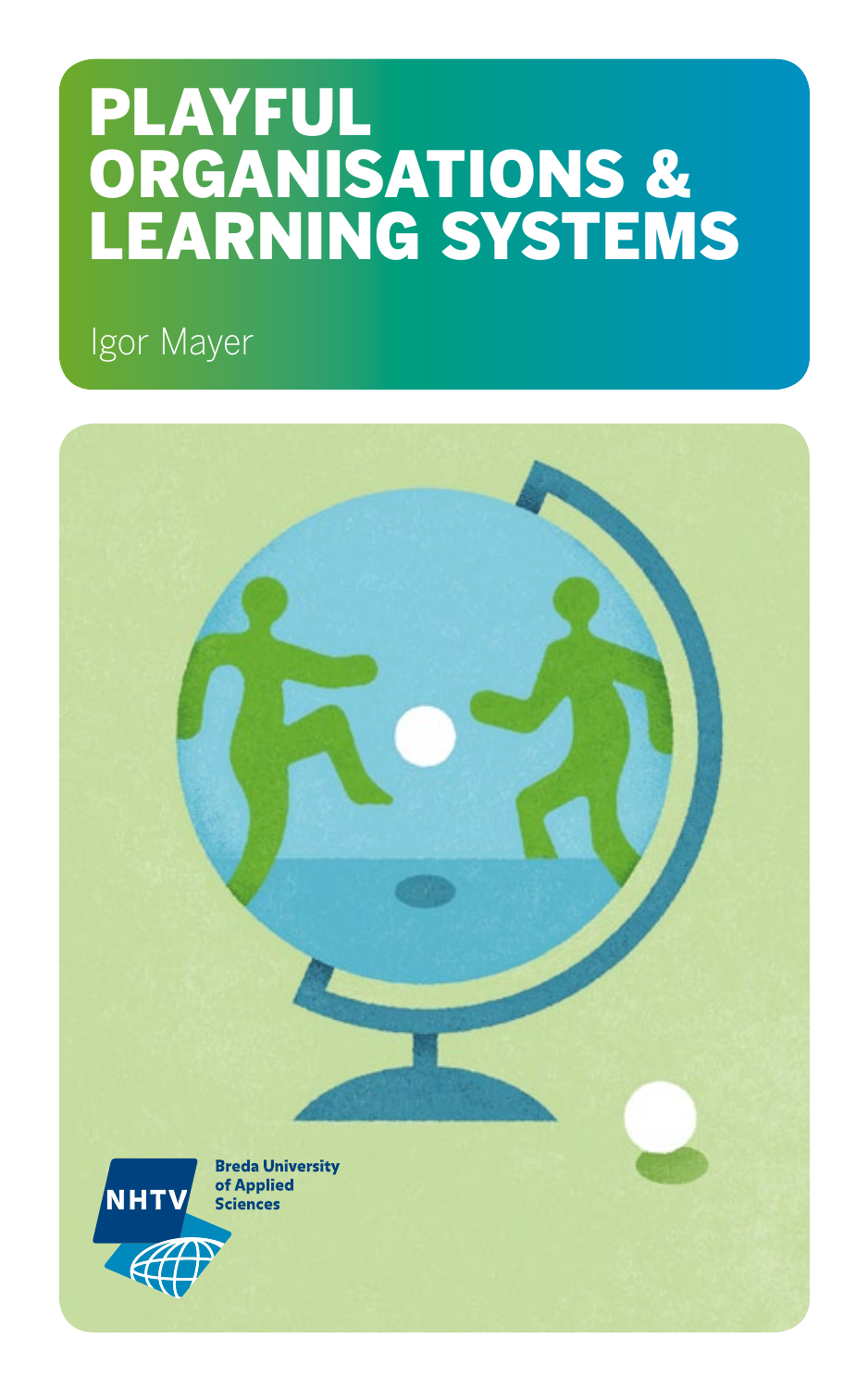# PLAYFUL ORGANISATIONS & LEARNING SYSTEMS

Extended version of the Inaugural Lecture delivered by Igor Mayer on the occasion of his appointment as Lector/Professor of Applied Games, Innovation and Society at NHTV Breda University of Applied Sciences, the Netherlands, 1st June 2016.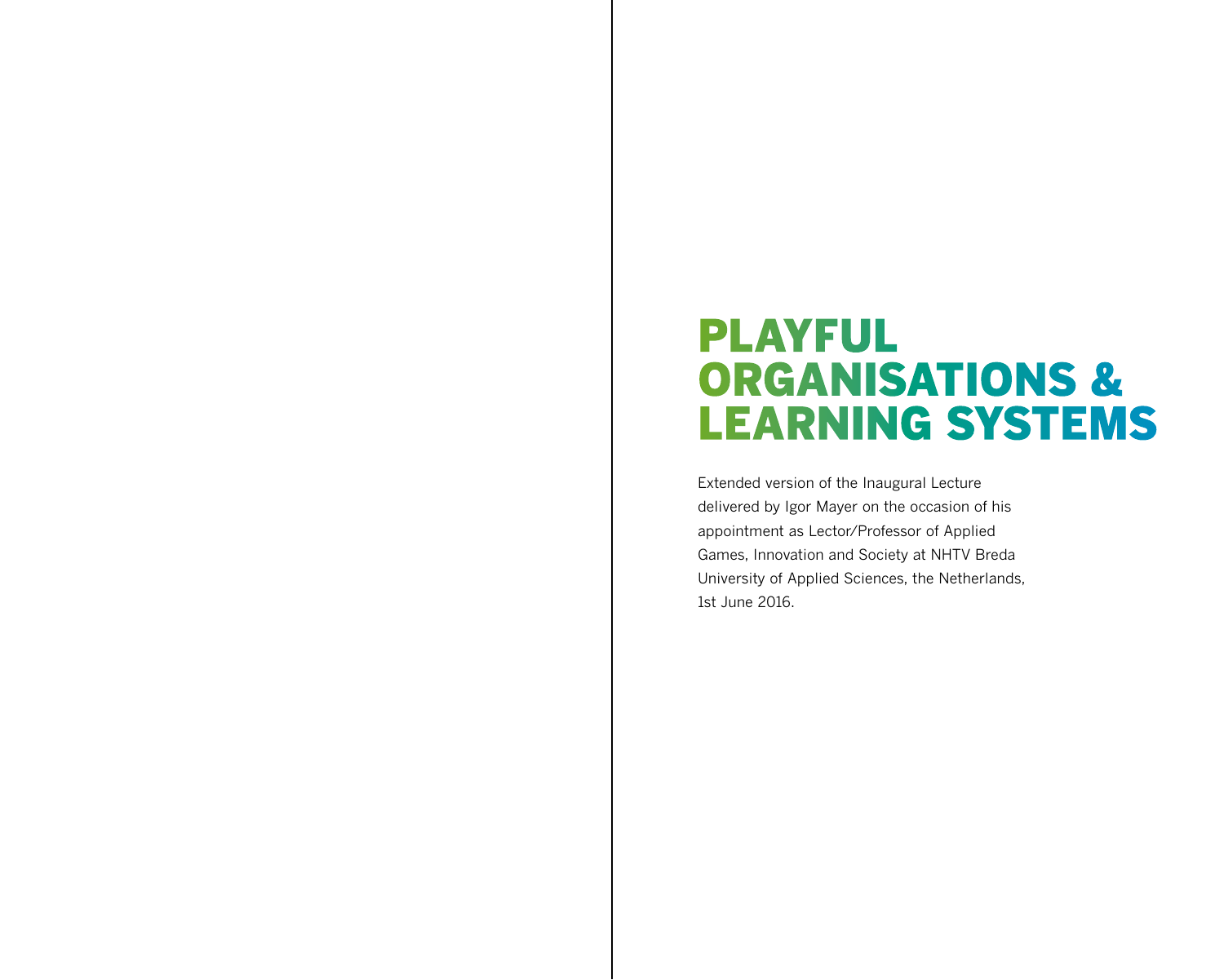# TABLE OF CONTENTS

| Introduction                                  | 4  |
|-----------------------------------------------|----|
| A language game                               | 6  |
| Intrinsic value                               | 9  |
| <b>Extrinsic value</b>                        | 11 |
| The value frame                               | 14 |
| Games for policy, organisation and management | 18 |
| Playing games with non-gamers                 | 22 |
| Teams                                         | 25 |
| Collaboration in mixed reality                | 26 |
| Organisations                                 | 28 |
| Business readiness                            | 33 |
| Systems                                       | 35 |
| Ocean management                              | 36 |
| Implications                                  | 39 |
| Conclusion                                    | 40 |
| Acknowledgements                              | 41 |
| Literature                                    | 42 |
| Digital Media and Games at NHTV -             | 47 |
| Experience, Innovation and Research           |    |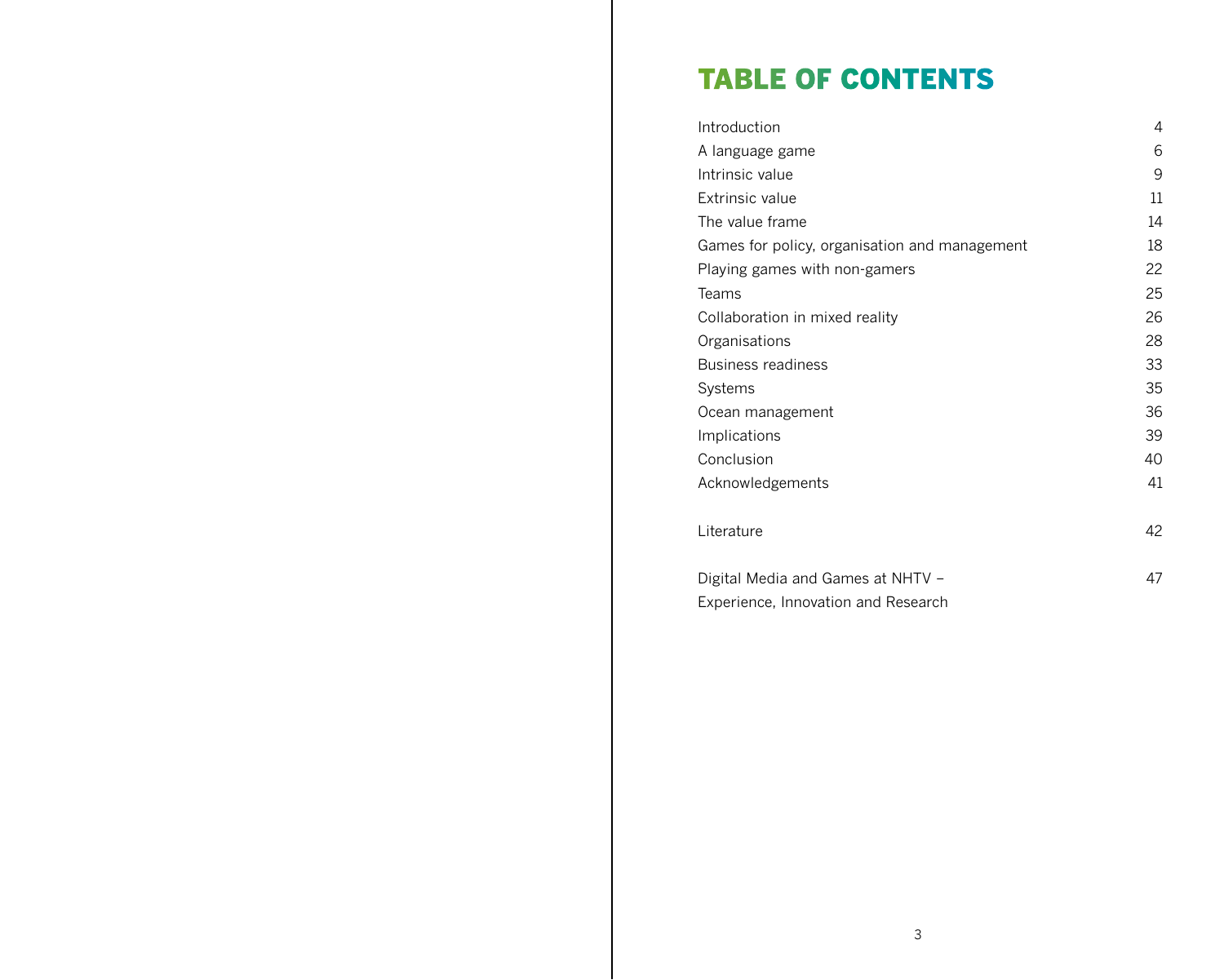

**FIGURE 1** SCREENSHOT FALL OUT 4 (BETHESDA GAME STUDIOS)

#### **Introduction**

*Dear president of NHTV, beste Hein,*

*Dear dean of the Academy of Digital Entertainment, beste Daphne, Dear colleagues, friends and family*

# "Life is a game in *Survival Mode*"

Life is a game that can only be played in *Survival Mode*. Like the warning message in FALL

OUT 4 [1], we face deadly threats, we urgently need resources and we are certainly unable to revive 'dead dwellers'. Unfortunately, we cannot re-start, fast-forward or re-do the things we've done wrong. The only thing we can do is play, and hope that this prepares us for dealing with the complexity of life.

We are formed by play. Games shape society in many ways: culturally, economically and technologically. This was not originally *my* idea, of course; I am only standing on the shoulders of giants.

In 1938, Johan Huizinga published *Homo Ludens. Proeve eener* 

We see and understand more of the rules and interactions in society – in the world of science or politics, for instance – when we view society through the lens of play. *bepaling van het spel-element der cultuur* [2]. *De Spelende Mens*, in its English translation *The Playing Man*. His argument, which has since become well known, was that culture emerges from play. We see and understand more of the rules

and interactions in society – in the world of science or in politics, for instance – when we view society through the lens of play. The Netflix series *House of Cards* portrays politics as a ruthless and cynical game; so does *Game of Thrones*.

Huizinga could never have imagined the digital games we play today. He could not have foreseen how important games and gaming technology would become in shaping society. Games have become so significant in society that they have become the subject of a young scientific discipline, known as *games studies* [3]. Part of this discipline is concerned with serious games.

This lecture is about serious games: what they are, what I think they should be, and how they can have a deep and socially beneficial impact on the performance of teams, organisations and systems.

What are serious games?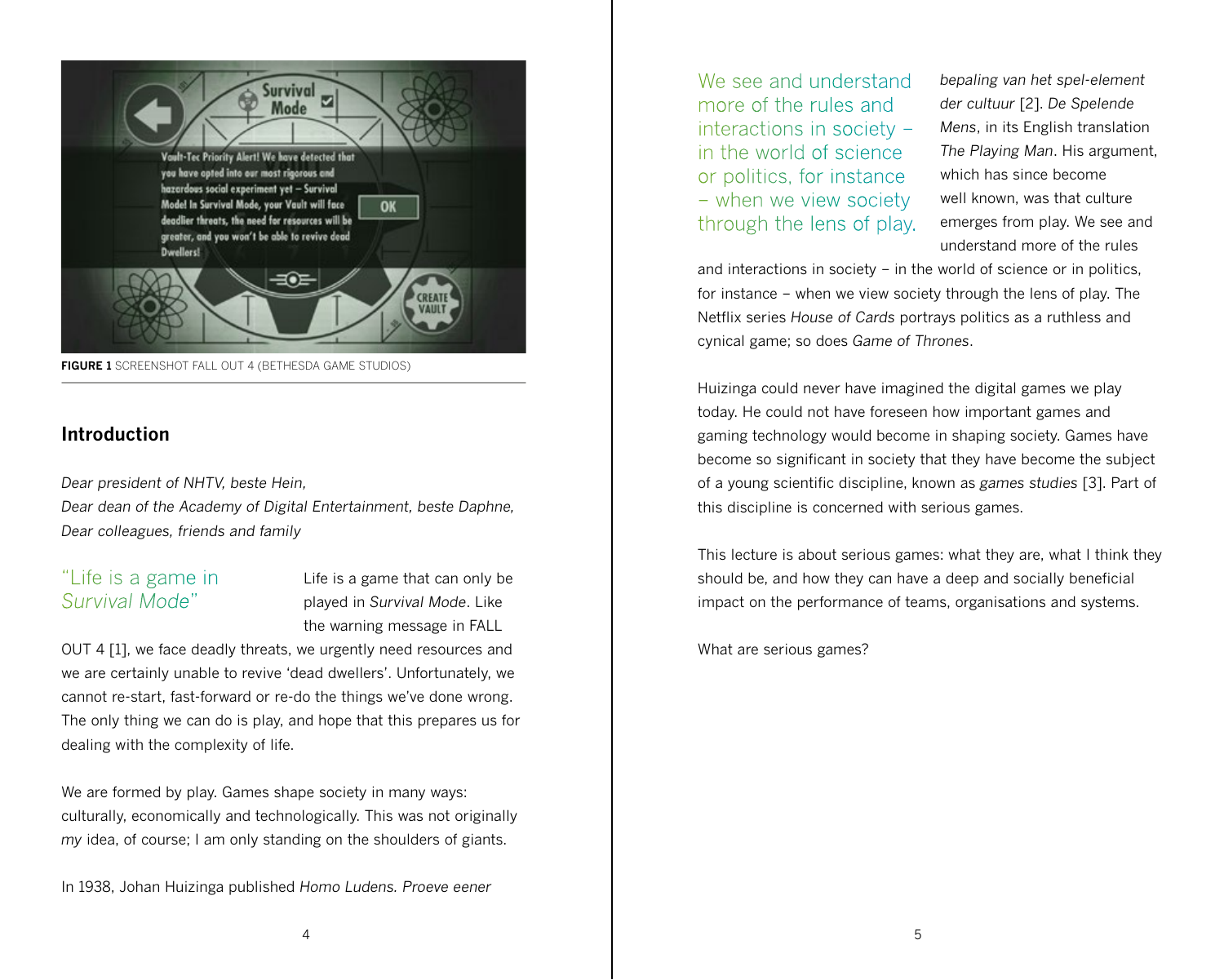#### **A language game**

As a trained political scientist, philosopher and policy analyst, I have become fascinated by a methodology that uses the principles and technology of games to help us understand real-life complexity and prepare us for imminent change. Nowadays, this methodology is known by many different names, including simulation-games, serious games, applied games, persuasive games, gamification, and many more. Virtual Reality (VR), Augmented Reality (AR) and Mixed Reality (MR) applications, such as our university's virtual supermarket and bicycle simulator, fall into the same category.

The existence of so many names and manifestations creates confusion and gives rise to territorial conflicts, especially where research funding is concerned. Why make it so difficult? Wouldn't it be better if we were all to decide to just use one term – applied games, or serious games – and agree on a proper definition? We could then draw a sharp demarcation line between serious games, entertainment games and VR.

But that would not be a good idea!

Despite the possibility of rescuing serious games under the definition I have just offered, I do not want to preserve that name. Instead, I would like to advance persuasive games as an alternative [48, p. 59]

'Gamification is bullshit' [49]

In a recent article published in *The British Journal of Educational Technology* (BJET), I argued that there is no inherent and objective truth captured in the various names, definitions and taxonomies [5], [6]. This is what Wittgenstein called a *language game*: a struggle for dominance between frames that put forward different views on the utility of games for society. Sometimes we use the



**FIGURE 2** BICYCLE SIMULATOR; ALSO SERIOUS GAMING? (CYCLE SPACES, NHTV [4])

same words for different things. Sometimes we disagree strongly with words, even though our perspectives are not in fact far apart. But above all, *he who controls the words has the power*.

On the whole, technical universities are particularly interested in simulations. Applied universities (*hogescholen*), of course, have a close affinity with 'applied games'. Specialists in the social sciences tend to go for 'serious games', and the humanities tend towards 'persuasion' and 'ludification'. Design schools opt for 'playful interaction'. Companies do not hesitate to rebrand an old product as a more fashionable item. Nowadays, gamification, virtual reality and augmented reality are very much in vogue.

It is a rather *silly* language game, because it does not give us a better understanding of the value that games have in and for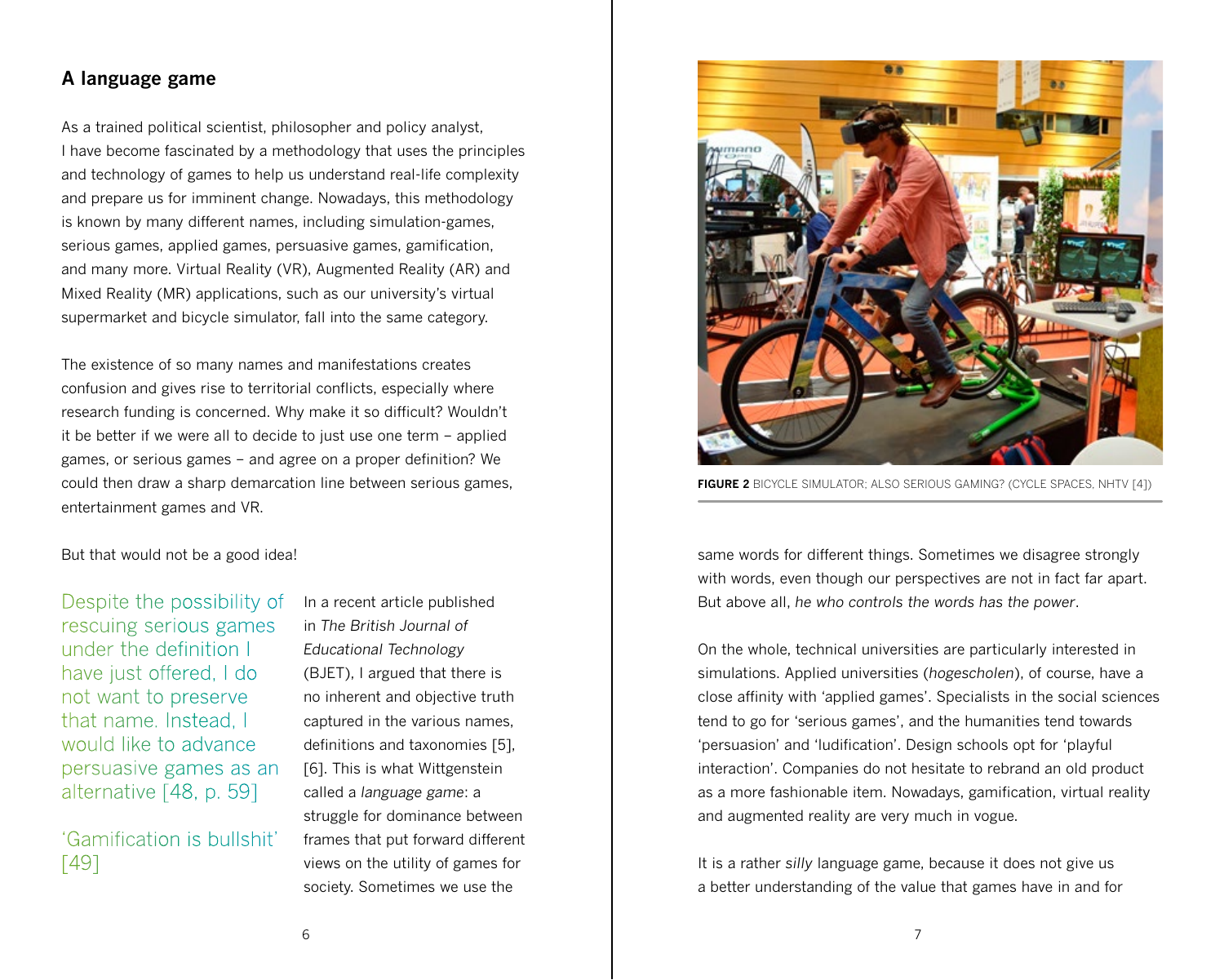

**FIGURE 3** TRENDS IN GAMING CONCEPTS (GOOGLE TRENDS, 10 MAY 2016). NOTE: THE NETHERLANDS TOPS THE WORLD RANKINGS FOR ITS INTEREST IN 'SERIOUS GAMES'. THE TERM 'APPLIED GAMES' IS USED PRIMARILY IN THE NETHERLANDS. THE TERM 'SIMULATION GAMES' STILL ATTRACTS MORE INTEREST THAN 'SERIOUS GAMES', BUT INTEREST IS DECLINING. 'GAMIFICATION' SURPASSED INTEREST IN 'SERIOUS GAMES' AROUND 2012. INTEREST IN THE TERM 'VIRTUAL REALITY' DECREASED AND THEN SHOWED A SHARP RISE FROM AROUND 2014.

society, whether for entertainment purposes or with regard to impact. More importantly, this game diverts our attention away from important questions, such as: what are the different values that society accords to games? How do these values change over time? Understanding the value systems behind games helps us to understand ourselves a little better.

#### **Intrinsic value**

First of all, games are entertainment. They give us pleasure, or whatever we would like to call it: engagement, fun, thrills. This is the intrinsic value of games: the value of gaming 'in itself' or 'for its own sake'.

The intrinsic value is the value that gaming has 'in itself' or 'for its own sake'.

We are best acquainted with the intrinsic value of games through our emotions and physical responses. When we play, we literally feel the excitement.

Our heart rate goes up. We express our enjoyment by cheering and laughing. Sometimes we feel happy and connected, while other times we can also feel tired, bored, frustrated and angry. Children need to learn not to cry when they lose.

By measuring emotions, using questionnaires or biometric sensing, we can try to understand the game experience itself, as well as the relationship between the design of a game and the experiences it brings about.

The well-known theory of *flow*, for instance, postulates the relationship between emotions and learning or change [7]. When we are over-challenged in a game or at work, we become anxious and frustrated. When we are under-challenged, we experience feelings of boredom. Flow is a state of mind where the skill level and the challenge are in perfect harmony with one another. We are able to concentrate well and lose our sense of time and place. Games are very good at creating flow, and this is how they keep us playing.

Playing games can change us in profound ways, especially if we play frequently and intensively. Researchers at Charité University in Berlin asked an experimental group to play SUPER MARIO for at least 30 minutes a day for 22 months [8]. They then compared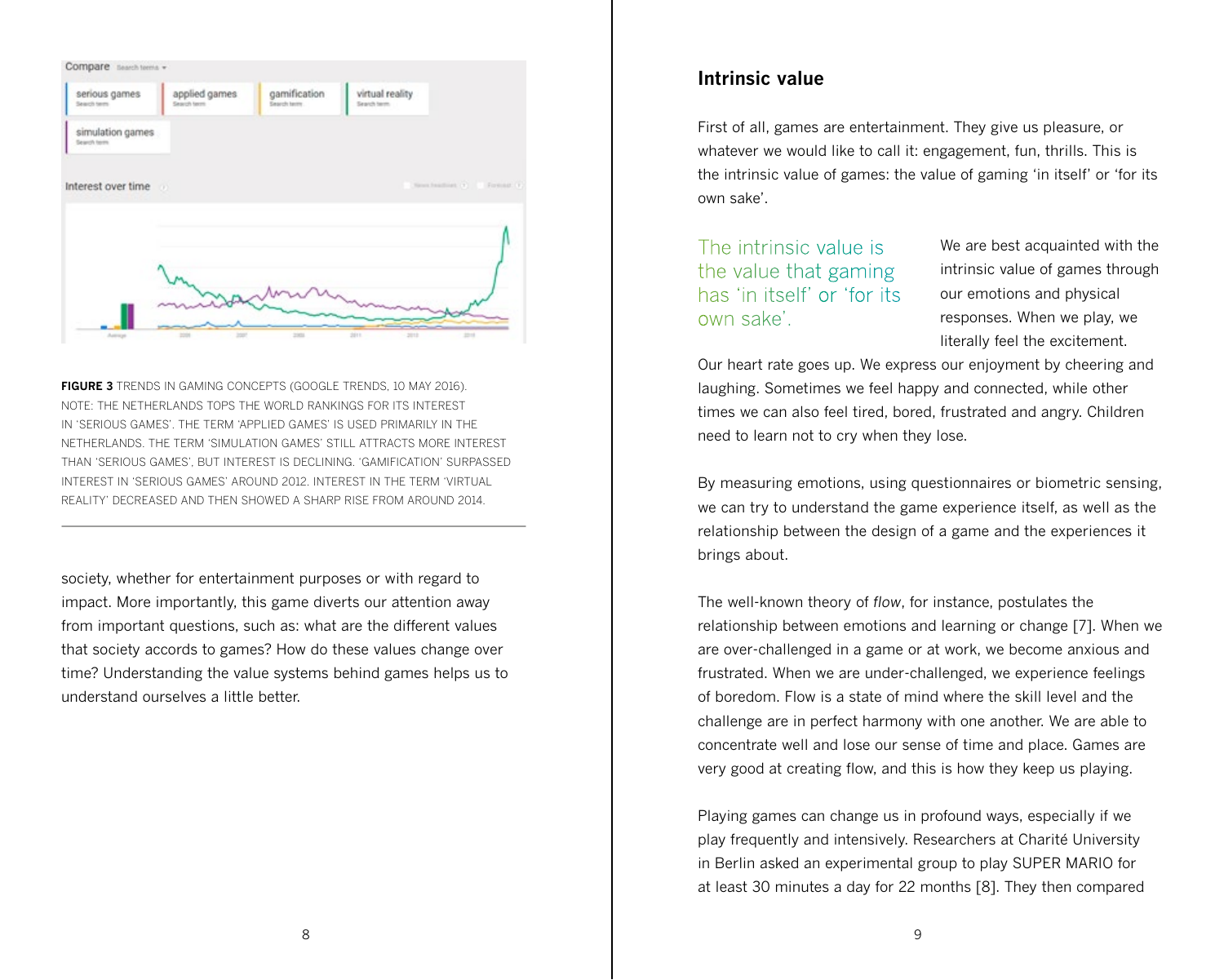

**FIGURE 4** CSIKSZMIHALYI'S THEORY OF FLOW AND EMOTIONS (REWORKED)

brain scans for this group with those for a control group of people who had been engaged in activities other than gaming. Among the gamers, they found a significant increase in 'grey matter' in the topright hippocampus, a part of the brain that is important for spatial navigation. In other words, the brain adapts to playing SUPER MARIO, just like muscles can be enlarged by exercising in the gym.

Drone-racing is an up-and-coming sport [9]. Recently, experiments have been conducted in which a drone is controlled through the use of electromagnetic brainwaves [10]. When neuroscientists are correct in their research findings, and brain-controlled drone-racing becomes popular in the near future, what effect will this have on the players' brains? What effect will drone-racing have on society?

We can call this the external effect of entertainment games: the effect that the pervasive playing of games can have on our brains, but also on the ways in which we communicate, on social behaviour, on culture, on technological innovation, and so on. These effects are not intentional; they simply occur. But we also have opinions about them.

Like all forms of art and culture, politicians and others who control funding may lack sufficient appreciation of the intrinsic value of games. Policymakers are certainly showing an interest in managing the external effects of entertainment games, however, whether this concerns the risks of addiction or aggression, or technological innovation and economic growth. This is the politics and management that lies behind entertainment games.

Games do more than this, however: they also have an extrinsic value.

#### **Extrinsic value**

Games are good at creating flow, and flow is a perfect state for learning. One should not be surprised, then, that scientists are exploring and using the mechanics and technology of games to design better learning methods, for instance in therapy or educational contexts, or at work. Games have become an instrument or tool for learning and change.

The extrinsic value of games is pursued not for its own sake, but for the sake of something else, especially for its beneficial consequences.

This is the extrinsic value of games: the value of games that is pursued not for its own sake, but for the sake of something else, especially for its beneficial consequences.

Let us return to the example of how gaming affects the brain. One of my serious gaming colleagues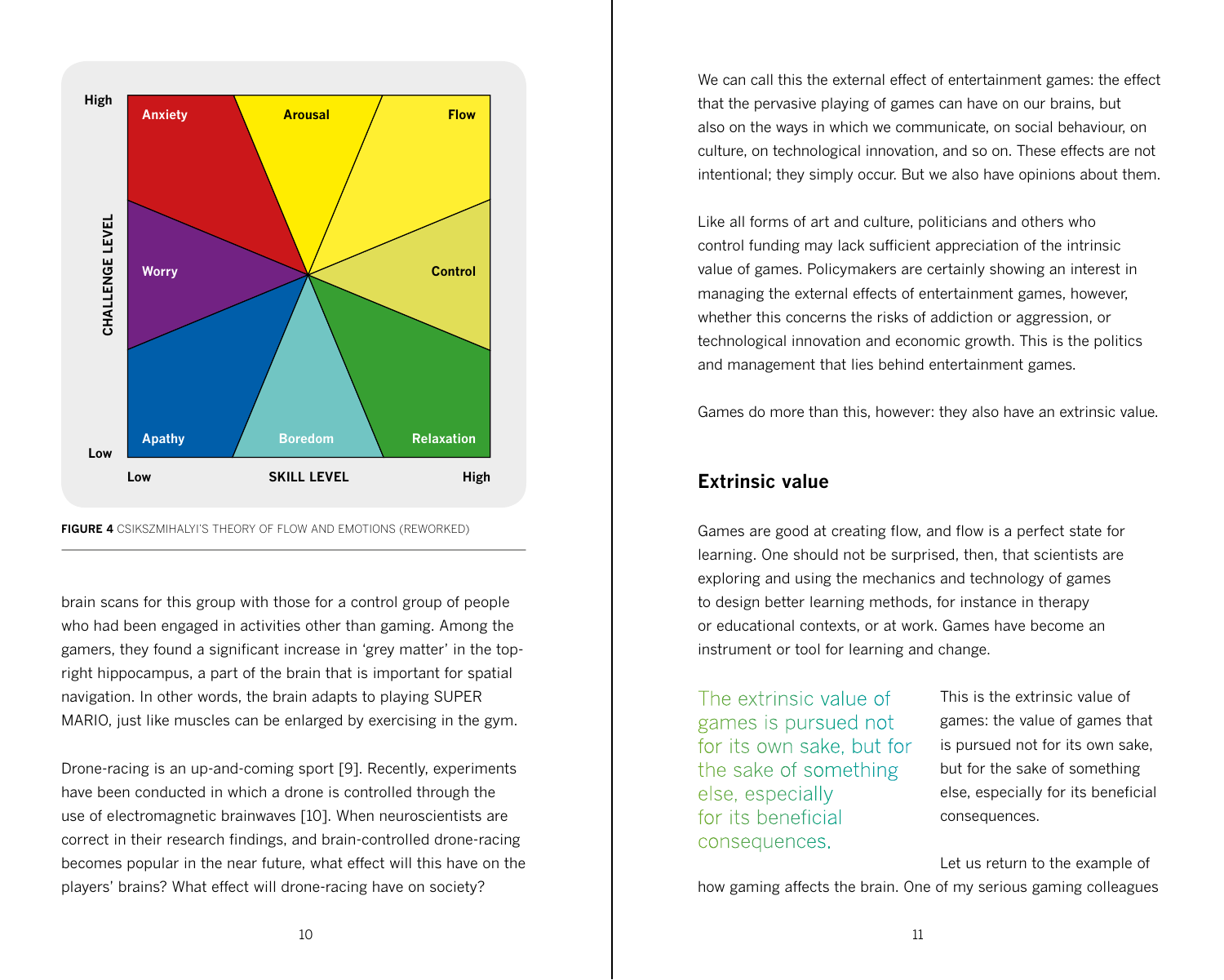works as a neuroscientist at the University of Graz. He uses serious games to examine whether certain parts of the brain can be trained using neuro- and biofeedback, a kind of physiotherapy of the brain [11]. He has patients who are recovering from a TIA (a stroke) race a snail on a computer screen, using electromagnetic brainwaves induced by a high state of concentration. When patients do this regularly, it boosts their recovery.

The relationship between a game, emotions and learning in serious games is much more complex than in entertainment games. In many situations, we are not aiming to make something fun, but to provoke emotions such as relaxation, arousal or anxiety. In flight simulators or war games, people are put under a high level of stress. This can be very useful and effective for recruiting, training and assessing soldiers, pilots, astronauts or paramedics. Inducing a high level of anxiety in virtual reality can be useful as part of treatment for panic, arachnophobia (fear of spiders) or agoraphobia (fear of open spaces) [12].

Serious games are not only effective in psychotherapy, but also in organisational change. One of my serious game colleagues is an associate at a global consultancy company. He frequently tells me that he wants his clients to feel the pain of change, but in a controlled way and without external consequences. No pain, no gain. Business and management games are good at this: when playing games, managers can experience success and failure without external consequences.

Another serious gaming colleague uses simulation games at the famous INSEAD business school, based in Fontainebleau, near Paris. His players include senior corporate executives who have enjoyed impressive careers in companies all over the world. The well-known organisational psychologist, Manfred Kets de Vries, who is affiliated with the same business school, has argued that many of them have sociopathic personality traits [13]. One of INSEAD's



successful games is EAGLE RACING, a game about moral dilemmas in the corporate sector [14]. It is set in the context of a Formula 1 racing company [15]; a world of glamour and ambition, where it is tempting for players to overstep moral boundaries. People are often unconsciously incapable, and it is a big step for them to become conscious of their incapability. This is a first, big step in learning, and it feels extremely uncomfortable.

When it comes to learning and change through serious games, many factors come into play: personality, context and objectives. Take the example of personality. Some people have a competitive personality. They always want to be top of the rankings and cannot bear to lose, whereas other people have more collaborative tendencies and dislike a competitive atmosphere. When it comes to gaming for entertainment, the player selects a game of his or her liking. When we use games in a professional context, however, the players cannot always choose freely. The serious game is part of the curriculum, training, meeting or organisational change process.

One of my colleagues owns a very successful company in London that makes games, simulations and gamification platforms. To gain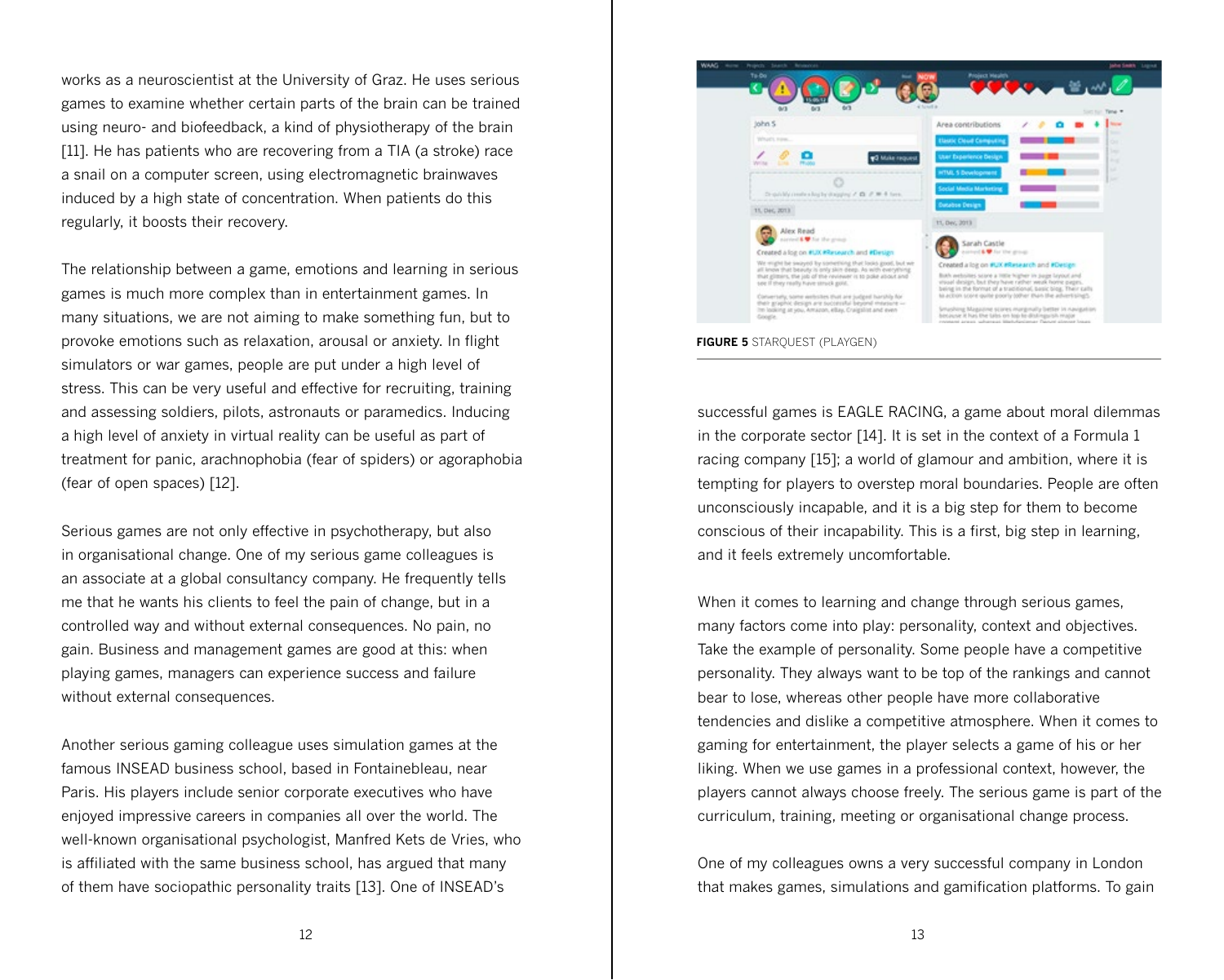a better understanding of the impact of his designs, he decided to study the effects of his products in doctoral research [16]. He asked university students to use his gamification platform, called STARQUEST, in their project work.

Half of the teams worked on a platform that was designed to induce competition among the members of the team. The system gave feedback on the contribution made by each team member and ranked their names on a game-like dashboard. The other half worked on the same platform, but this time with dynamics intended to produce collaboration. The dashboard only showed team productivity as a whole, without ranking the individual contributors.

The results of the study showed that, on average, competition increases team performance, but only slightly, and it certainly does not have beneficial effects on all players and teams. Students' personalities had a significant mediating effect on team performance under competitive or collaborative conditions. The lesson that we can derive from this is that we should be careful when using game dynamics for competition to increase productivity in an organisation. People respond in different ways. They may withdraw, or they may start to undermine the performance of others within the same team or organisation in order to improve their own ranking.

Games are ALL this and more! Let's try to synthesise what we have learned so far.

#### **The value frame**

One important take-home lesson is that there is no sharp demarcation line between entertainment games and serious games. Entertainment games have external effects and extrinsic value. Serious games also have intrinsic value.

There is no sharp demarcation line between entertainment games and serious games. Both have intrinsic and extrinsic values.

For example, Maersk and KLM have developed the games QUEST FOR OIL [17] and AVIATION EMPIRE [18], which constitute brand new ways of building relations with customers. These games won several awards, not for their

social contribution, but because they achieved high rankings on the entertainment-game hit chart. Both reviewers and players thought the games were well-designed and fun to play, and they were discussed in gaming magazines and blogs. QUEST FOR OIL was covered by CNN, Fox and Sky. To what extent, though, are we aware that we are part of a company's customer relations strategy, and that game-play data are a company asset?

The value frame for games looks more like this.

**Intrinsic value of entertainment games: enjoyment for the sake of enjoyment. Intrinsic value of serious games: professional enjoyment, fun at work, enjoyment of learning. Extrinsic value of entertainment games: contribution of games tech, art, cultures to society, e.g., creativity, innovation. Extrinsic value of serious games: boosting sales, increase productivity, effectiveness**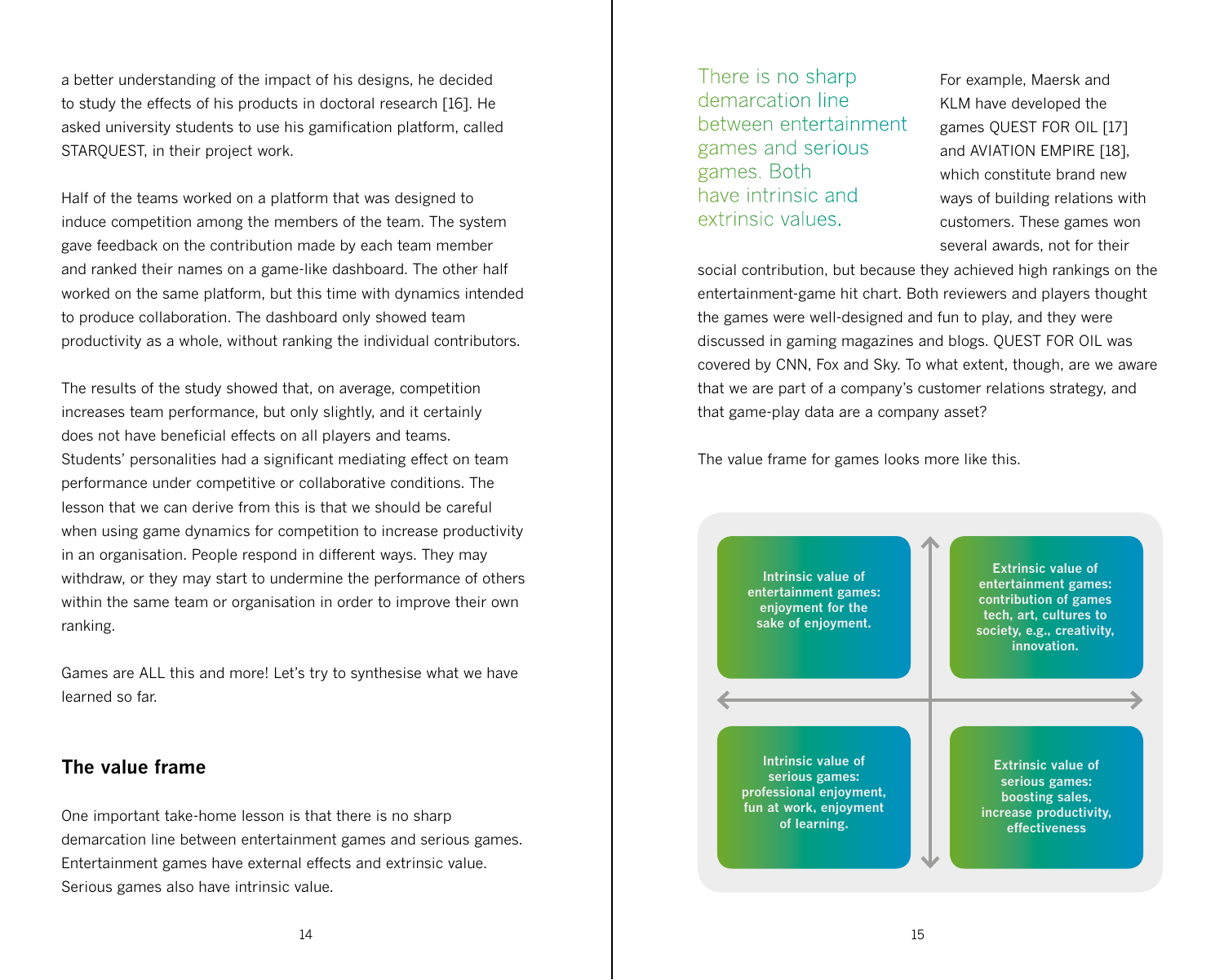Due to the fact that games have external effects and extrinsic value, politicians and other decision-makers have a tendency to attempt to steer games in certain directions. 'I want you guys to be stuck on a video game that's teaching you something other than just blowing something up,' President Obama is reported to have said in March 2011. He was appealing to the video game industry to make educational games, such as the apps for healthy kids supported by Michelle Obama [19], [20].

Over the last decade or so, an impressive industrial innovation system has emerged in the Netherlands and in Europe to promote and steer the use of games in society. Among many others, institutions such as the NWO, the KNAW, EZ-RVO, Topsectoren, Click.nl and the H2020 Games and Gamification programmes have taken a considerable interest in the social utility of games. The games phenomenon is certainly worthy of our close attention in the innovation sciences: where has it come from, and does it matter?

There are thousands of games that have been designed to teach us physics, languages or history, or about the life of a painter or historic figure. There are even more games that try to persuade us to live healthier lives, stop smoking, practise safe sex, or feel empathy for refugees or the poor. Advertising and branding games, meanwhile, are designed to make us like a company and buy its products. Persuasive games try to win us over to a particular political viewpoint.

There are a number of compelling reasons for examining such games very critically.

- (1) We know remarkably little about who plays such games, how many people play them, why they play them, and what this delivers.
- (2) The intervention models on which these games are based are seldom explicated or critically examined. Is it realistic to

think that serious disorders such as ADHD or obesity might be remedied by allowing children to play a computer game for a few hours in their school classroom or at home?

- (3) There has been serious neglect of the ethical considerations of developing and using games to induce behavioural change among vulnerable target groups, such as young children or people with disorders or societal inclusion issues.
- (4) The methodologies for measuring the impact of serious games are not very well established. Although there are a number of good review studies that provide ample evidence of learning efficacy and behavioural change effects at the personal level [21], these studies remain case-based and unsystematic. Negative results are not reported.

In view of the above, we could make much better use of the serious and applied games to which we have access for comparative research. We need to develop the methodologies, concepts and tools in order to gather data systematically and publish the results, including negative ones. In a couple of recent publications, I have tried to lay the foundations for such an approach [22]–[24].

However, I think that we should go beyond individual learning and behavioural change games. We can have a deep impact with games that address the performance of teams, organisations and systems. If, in some kind of bizarre experiment, we were to deny a child the opportunity to play, we would quickly realise that this would seriously disrupt the child's development. The same is true, I believe, for teams, organisations and systems: organisations and systems that for some reason or another are not able to play, or refuse to play, are disrupted in their ability to change and to innovate. We can make organisations playful and help systems learn with games.

Let us now look at how this could work.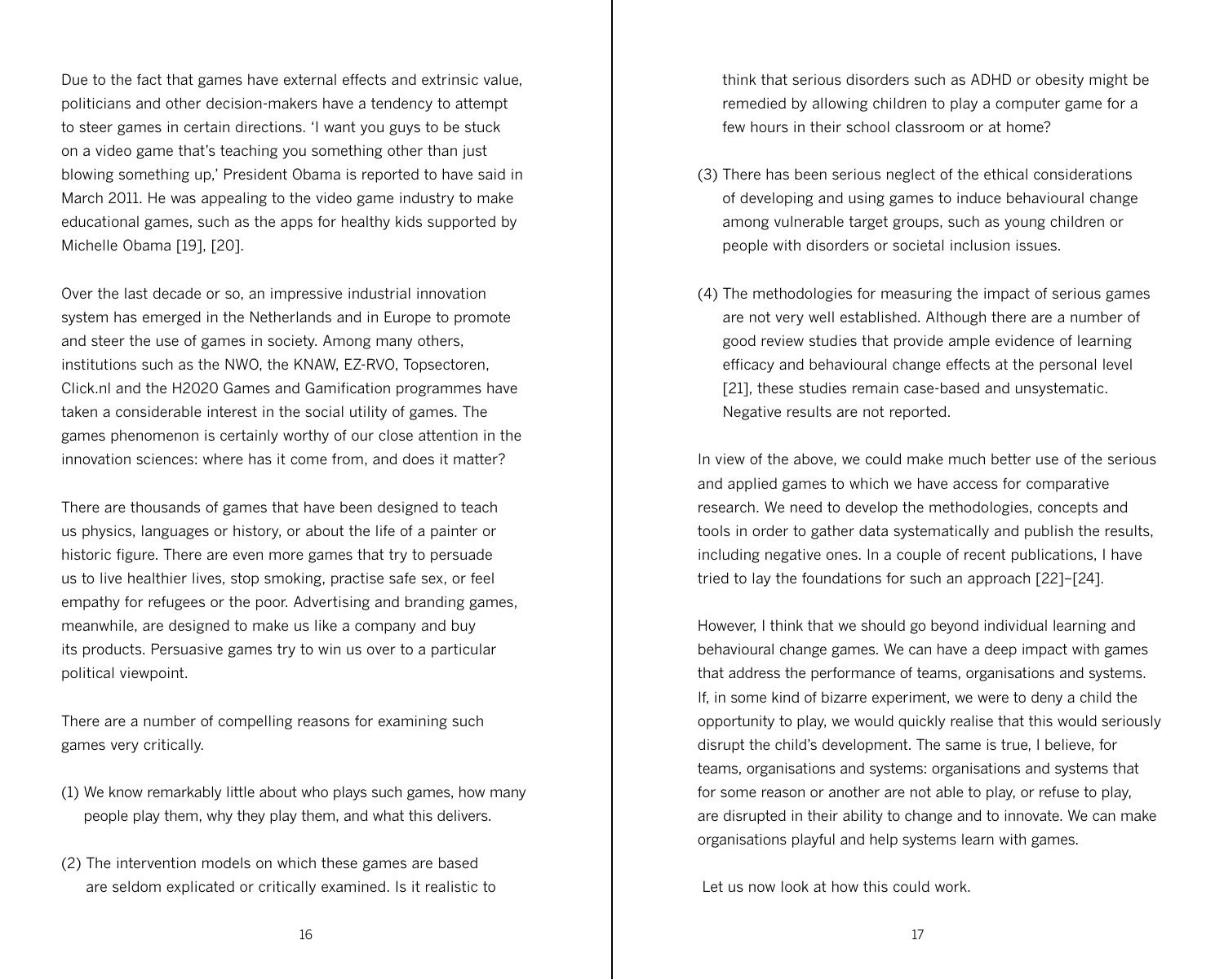

**FIGURE 6** SIMCITY AS I USED TO PLAY IT ON MY APPLE MACINTOSH AROUND 1989 (MAXIS)

#### **Games for policy, organisation and management**

Serious gaming is having a deep, positive social impact with games on the performance of teams and organisations and the management of complex systems

My particular area of expertise is the use of serious games for policy, organisation and management. From the 1950s onwards, policy analysts in the US started to use an informal method of 'simulation gaming', first for military and strategic purposes, and later

for all areas, including logistics, education, urban planning and sustainable development. In a frequently cited article in *Simulation and Gaming*, I have analysed how simulation gaming and serious gaming evolved into a discipline [25].

There has been a continuous interchange of ideas and technology between entertainment games and serious games. To give one example, at the end of the 1950s, Jay Forrester developed system



**FIGURE 7** NEXT-GENERATION URBAN PLANNING (TYGRON, 2016)

dynamics thinking and urban dynamics modelling [26]. This subsequently inspired Will Wright to develop SIMCITY in the mid-1980s [27]. In turn, the concept and technology of SIMCITY became the inspiration for serious game companies to develop a multi-player SIMCITY for real urban planning, now known as 'nextgeneration urban planning' [28]. This combines a computer game with urban simulations and stakeholder collaboration.

Prior to 1998, I would never have described myself as particularly interested in or qualified to work on games. Since around 1998, however, I have initiated and led dozens of serious game projects commissioned by external clients, most of them in the public sector. These projects have involved an intricate mixture of gaming technology and role play, mainly for learning, decision-making and research, and often in the area of infrastructure development [29]. We developed these games in close co-operation with partners, game developers, students and researchers. The results have been published in more than a hundred journal and conference papers, and a dozen doctoral theses under my supervision [30]–[34]. Here are a few of the highlights, in order to give you an insight into what I understand to be serious games.

#### *Gaming the future of an urban network*

*Using games to support urban planning processes has been a recurrent theme and significant area of application. In the URBAN NETWORK game (2002), developed for and with the Netherlands*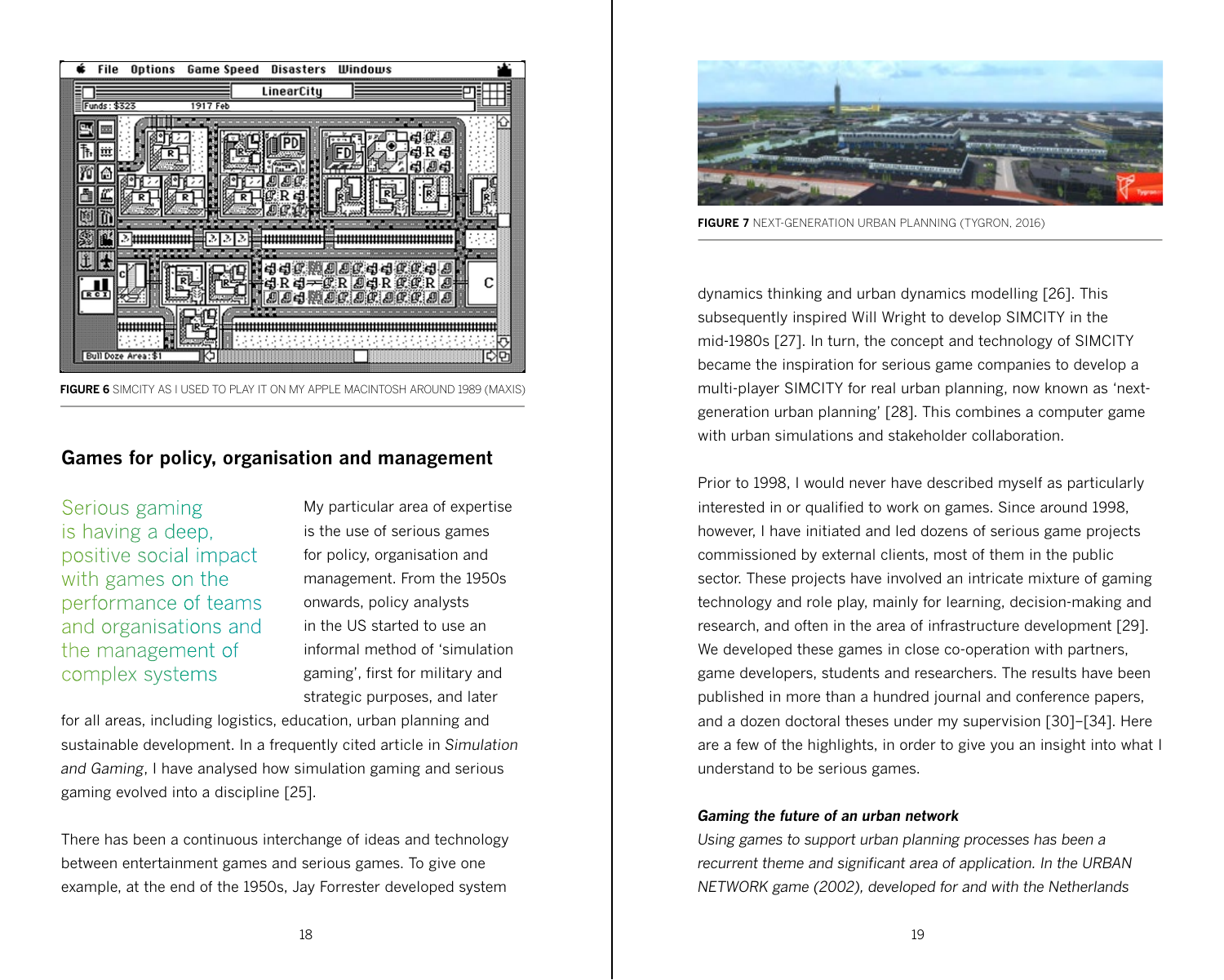

**FIGURE 8** URBAN NETWORK GAME (2002)

*Institute for Spatial Research (RPB), we demonstrated how the concept of 'development planning' (ontwikkelingsplanologie in Dutch) would work for Brabant's urban network under different economic and ecological scenarios [50]. The game was played in the business lounge of the PSV football stadium in the city of Eindhoven, over two full-day gaming sessions with hundreds of policymakers and stakeholders from Brabant. The RPB study offered critical insights into the inner workings of development planning and is frequently cited both for its innovative game and scenario approach and for these insights.* 

#### *Gaming strategies for the Second Maasvlakte Area, Port of Rotterdam*

*In the project SIMPORT MV2, undertaken for the Port of Rotterdam (2004-2010), we aimed to understand and validate long-term strategies*  for the design and exploitation of a major port expansion project known *as the Second Maasvlakte Area (2e Maasvlakte) [51]. We developed a multiplayer, SimCity-type game that allowed port managers to design their own Second Maasvlakte Area and see how it performed over time. Over the years the game has been played by thousands of students and executives worldwide, and was only recently phased out. At the time, we did not have the option of building the game in an existing game engine such as Unreal or Unity, so we developed the engine from the ground up. As it happened, the project nourished a start-up, which has* 



**FIGURE 9** SIMPORT MV2 (AROUND 2007)

*had global success with its next-generation urban planning platform: a game-engine for game-based, collaborative urban planning [28].*

#### *Policy implementation*

*In a game called INFRASTRATEGO, developed around 2002, we explored how the Dutch electricity market would operate in the wake of imminent deregulation and liberalisation policies [52] [53]. Looking back, I am struck by how much of the power companies' and grid managers' strategic behaviour – opposition to unbundling, for instance – was already displayed in the game. In 2004 and 2006, we prepared the senior management of all judicial courts in the Netherlands, and later also the public prosecution office, for the implementation of new financing and governance systems [54]. The tension experienced today between efficiency and professional quality was already red-flagged in the game sessions in 2004. In any case, the games made a significant contribution to the smooth implementation of the policy reforms, even though some of the underlying strategic choices have since been questioned*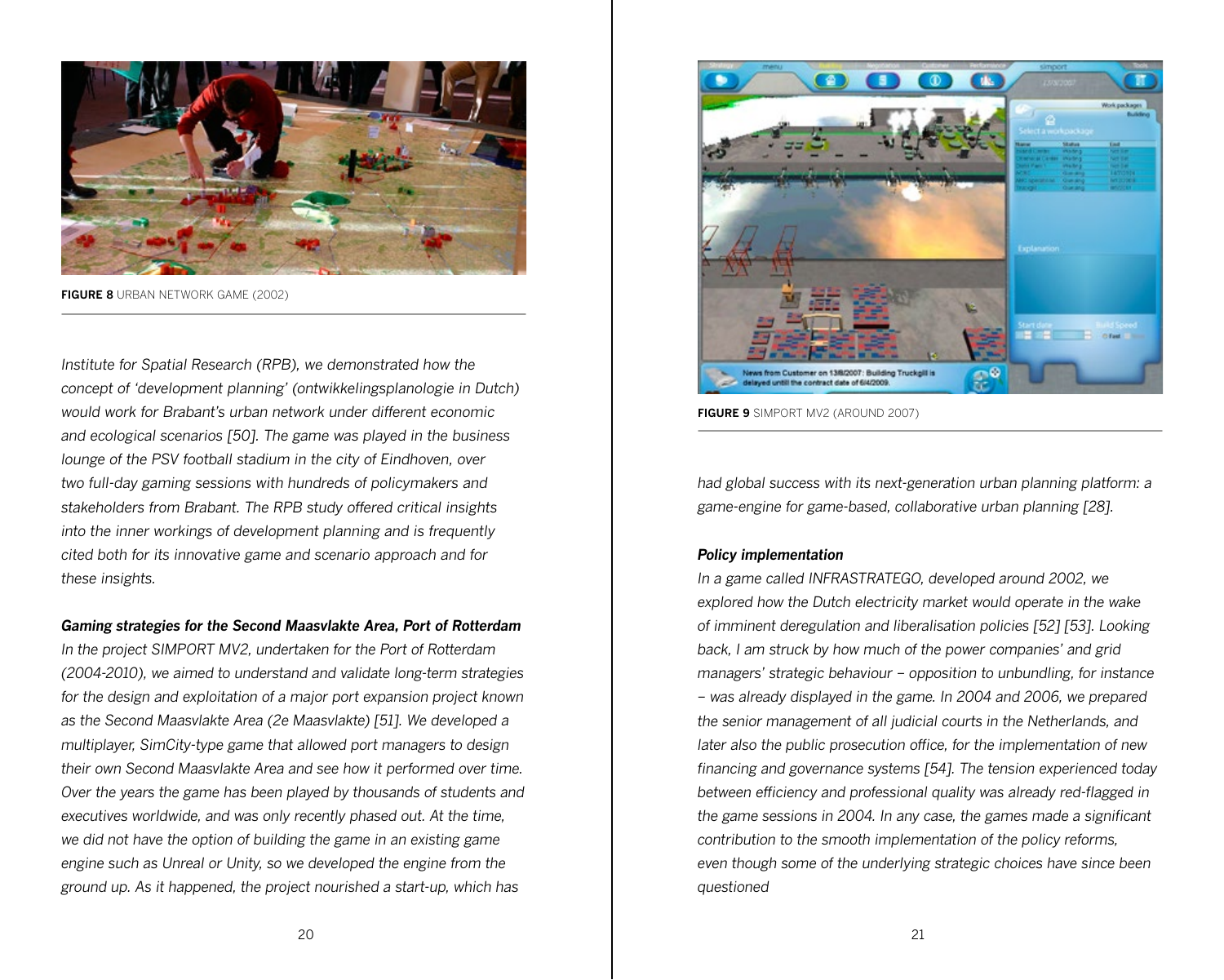### **Playing games with non-gamers**

The players of these serious games were judges, police officers and public prosecutors, and port and water managers. They worked as CEOs, operational or project managers, or managing directors in areas such as HRM, Learning and Development, Marketing and Sales. It is not easy to tell or teach these professionals anything new, let alone to make them change.

However, nearly all of these professionals are what we call 'game illiterate'. When we climb the ranks throughout our career, we forget to play; indeed, we forget how to play. In the introduction round of my game sessions, I usually ask the participants to tell me what their favourite game is. This question makes quite a few of the participants feel uncomfortable. 'When was the last time I played a game? I don't know any games.' Around 25% of them play computer games, and in a group of twenty people, there are always one or two who dislike games in general.

This makes gaming with professionals all the more engaging, interesting and effective. Serious games are effective because they take the professional, the manager and the student out of their comfort zones. Our all-so-familiar world is suddenly viewed from a totally new perspective, and discussed in a new and unfamiliar language: the language of games. Look at your own organisation through the lens of a game: what are the rules? Who are the players? What is the story? How do I know that I am doing well? When do I win? Suddenly, the managerial world – with all its charts, task descriptions, plans, targets, key performance indicators and dashboards – comes to life. *If you think you can do it, prove it. Play it!*

A take-home lesson is that we cannot measure the quality of serious games on the basis of the artwork, gaming technology and number of downloads alone. Serious games can be reviewed only by the professionals who play them. *It was much better than* 



**FIGURE 10** PLAYING GAMES WITH NON-GAMERS (COURT MANAGEMENT GAME, 2004)

*I expected, actually quite nice; I discovered that I do like to play games. I now understand the decisions we are facing! I think we are ready to do it in real life.* Or: *I think I need to take another serious look at our strategy.* And so on. For me, this is what it means to achieve deep impact with serious games.

The use of games and related technologies, such as VR and AR, for decision-making and policymaking is now relatively well accepted, especially in the Netherlands. In the corporate sector it is known as 'business war-gaming': if generals do it, why not corporate, political or societal leaders? One of my colleagues uses his experience as a former officer in the Royal Dutch Marine Corps to prepare companies for a confrontation with opponents in the market. Corporate CEOs and their support staff are exposed to a military game format packed with terms such as 'plotting the battlefield', 'red and blue teaming' and 'attacking existing plans' [35].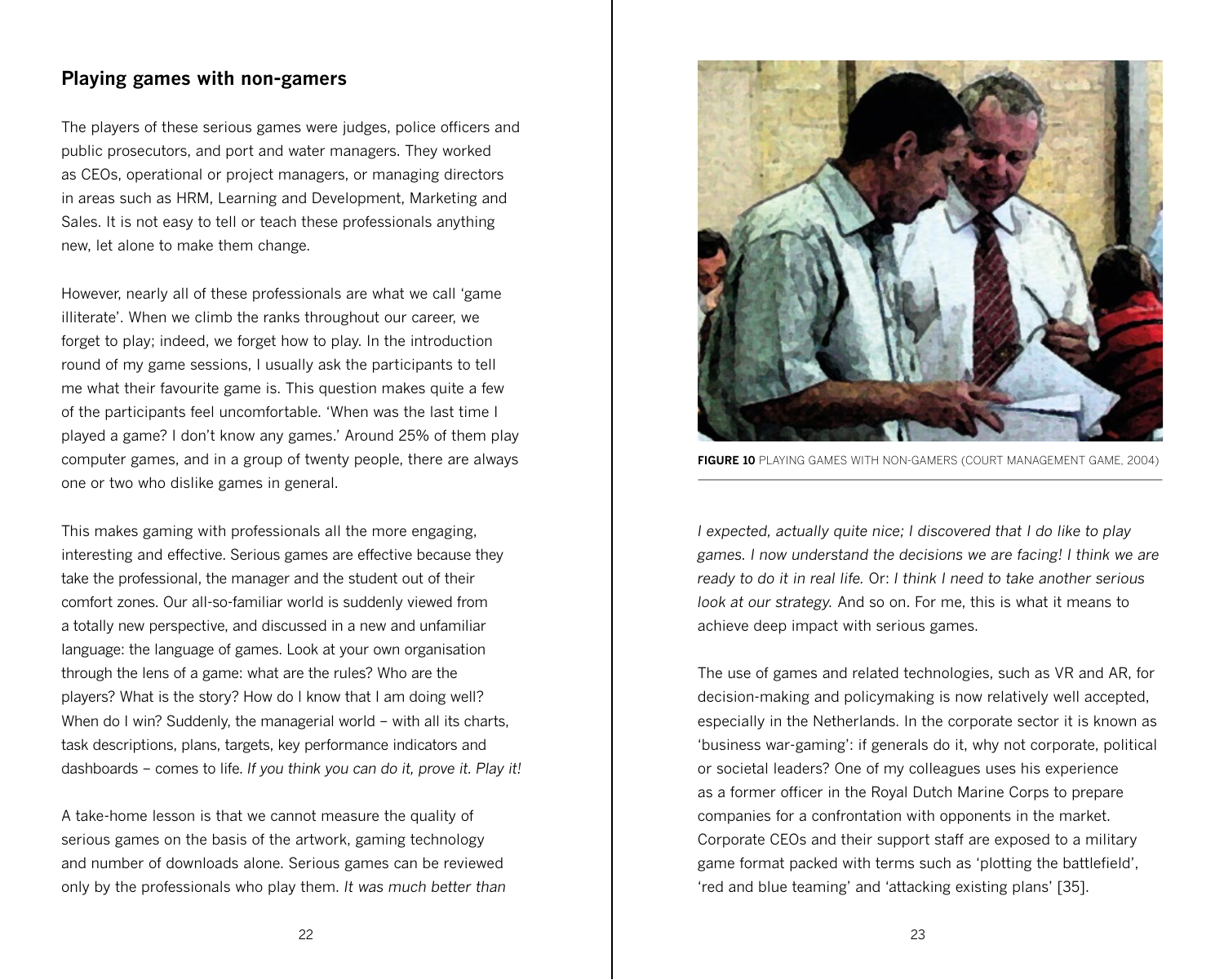Virtual and augmented reality will have profound impact on organisations. Organisations need to become playful in order to use these technologies.

A serious game was played at the nuclear summit in The Hague in 2014, where President Obama actually had to persuade Bundeskanzler Merkel to take part [36]; she did not want to play. There is certainly a cultural dimension to the acceptance of serious games for organisational

decision-making and policymaking. Play, for instance, requires a certain tolerance for failure, a level playing field and equality among the players. Have you ever played golf with your boss? Who wins? Or rather, would you let him (or her) win? Now imagine a different type of organisation, in a different country: France, Turkey, Brazil, China, or North Korea. Who would win?

Many organisations are quite far from having the conditions required for meaningful play. These organisations are hierarchical, risk-avoiding and formal; everything is fixed in procedures and rules. The implementation of gaming technology, VR and AR in such organisations is likely to cause friction and tension. True imagination does not come from the gaming and VR technology alone, but from the activity of playing. In an environment where games and gaming technology are becoming more pervasive, organisations need to learn how to play. They need to become playful organisations [37].

I believe that theory on what makes organisations 'playful' connects well to other areas of research and innovation in our university, such as 'design thinking' and 'imagineering'. Now I want to focus, however, on how we can use games to boost the performance of teams, organisations and complex systems.

#### **Teams**

Watch and listen to teenagers playing online multi-player games. My youngest son, Tristan (14), loves to play CALL OF DUTY: BLACK OPS online with his friends for hours on end. The game requires a rich and complex degree of coordination and leadership. Imagine what kind of team members and leaders these teenagers will become. This question is highly relevant for the performance of organisations, because young gamers will soon become entrepreneurs, managers and corporate, political and societal leaders [38].

Serious games and virtual environments are increasingly being used for training and assessing teams, such as on-scene command teams, surgical teams, control room operators, cabin crews, and so on. In the future, we will see more applications with a wider range of uses, with VR and AR technology. Despite this, we know very little about how teams perform in serious games, and how this relates to their real-world performance.

When there is a car crash in a tunnel or an explosion on an industrial site, the officers who arrive from the emergency services form what we call an on-scene command team. In an excellent doctoral thesis under my supervision, twenty such teams undertaking VR training exercises were observed with video cameras, and analysed using social network indicators such as network centrality and density [39]. The leading question is: what makes high-performing teams different from weaker teams? Do they co-ordinate less, or differently? Understanding this will help us to improve their preparedness and contribute to the quality of on-scene command teams. This can save lives and money.

The study produced too many insights to report here, of course. One counter-intuitive insight, however, is that high-performing teams engage in less – not more! – co-ordination during the intermediate phases of emergency management.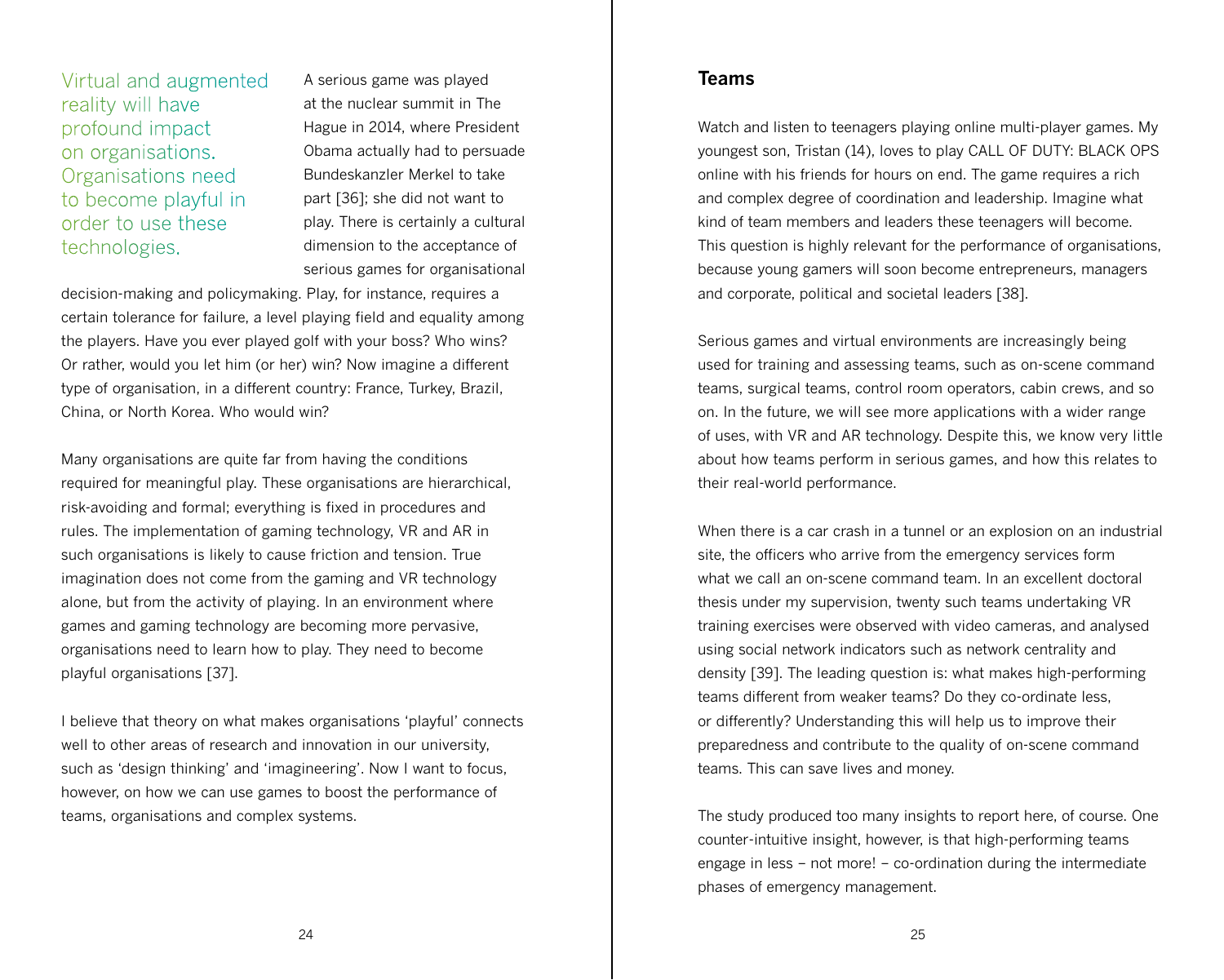In another study, we used a serious game called TEAMUP for team training and assessment. In the game, four players need to work together in order to solve five levels of puzzles [40]; something that requires good communication and leadership. We found that some in-game scores – such as avoidable mistakes – are a strong and significant indicator of team-quality aspects such as team cohesion, whereas others, such as 'time to complete the game,' are not. This is important, because we now have a better understanding of which indicators to use for team assessment and learning.

The use of games and gamification for personal and team assessment is expected to grow. In the AMELIO project – a collaborative project between NHTV students and staff and the DAF technology lab at Tilburg University – this is being taken to the next level.

#### **Collaboration in mixed reality**

In order to use VR for training and meetings, users should be able to interact with each other by talking, writing, gesturing, exchanging, and so forth, in the immersive world. At the same time, they need to be able to interact with the VR world itself, something that current technology hardly supports. Furthermore, there are very few experimental set-ups where we can measure the quality of collaboration in VR.

For this reason, a team of NHTV IGAD students developed a collaborative game for the fully immersive VR environment provided by the DAF technology lab at Tilburg University, the Netherlands. In the lab's Experience Room, eight projectors deliver razor-sharp 2D or 3D images onto all four walls. Advanced monitoring systems – bio-sensing, sound, speech and movement – will soon be installed, so that it will be possible to track and store an enormous amount of data on individual players and groups.



**FIGURE 11** COLLABORATION IN MIXED REALITY (NHTV, STUDENT PROJECT FOR DAF TECHNOLOGY LAB, 2016)

The AMELIO game is a team challenge that has been loosely based on the concept of an escape room. Three to six players find themselves locked in the control room of a space colony in an emergency situation. The sounds and flickering lights of a short circuit indicate that players should try to the restore electricity supply. Entering the game, the players have to figure out that they need to place a red and blue fuse back in its socket by using motion-tracked controllers and wand remote controls. This restores light on the colony and opens the window blinds, giving the players an amazing view of a red, oxidised terrestrial planet. They are now able to operate the holographic control panel of an elevator. This takes the players to the next level, where they will need to solve another puzzle, and so on.

As they are inside the same room, the players communicate faceto-face, but they also have to coordinate various tasks conducted by different player-roles in the virtual world (VW). The commander leads the team and operates a small searchlight that is attached to his glasses. Using stereoscopic glasses, two or three scientists are able to see a little more information in the VW, such as directional signs, than other players. Two or three engineers use controllers to move around and control VW objects.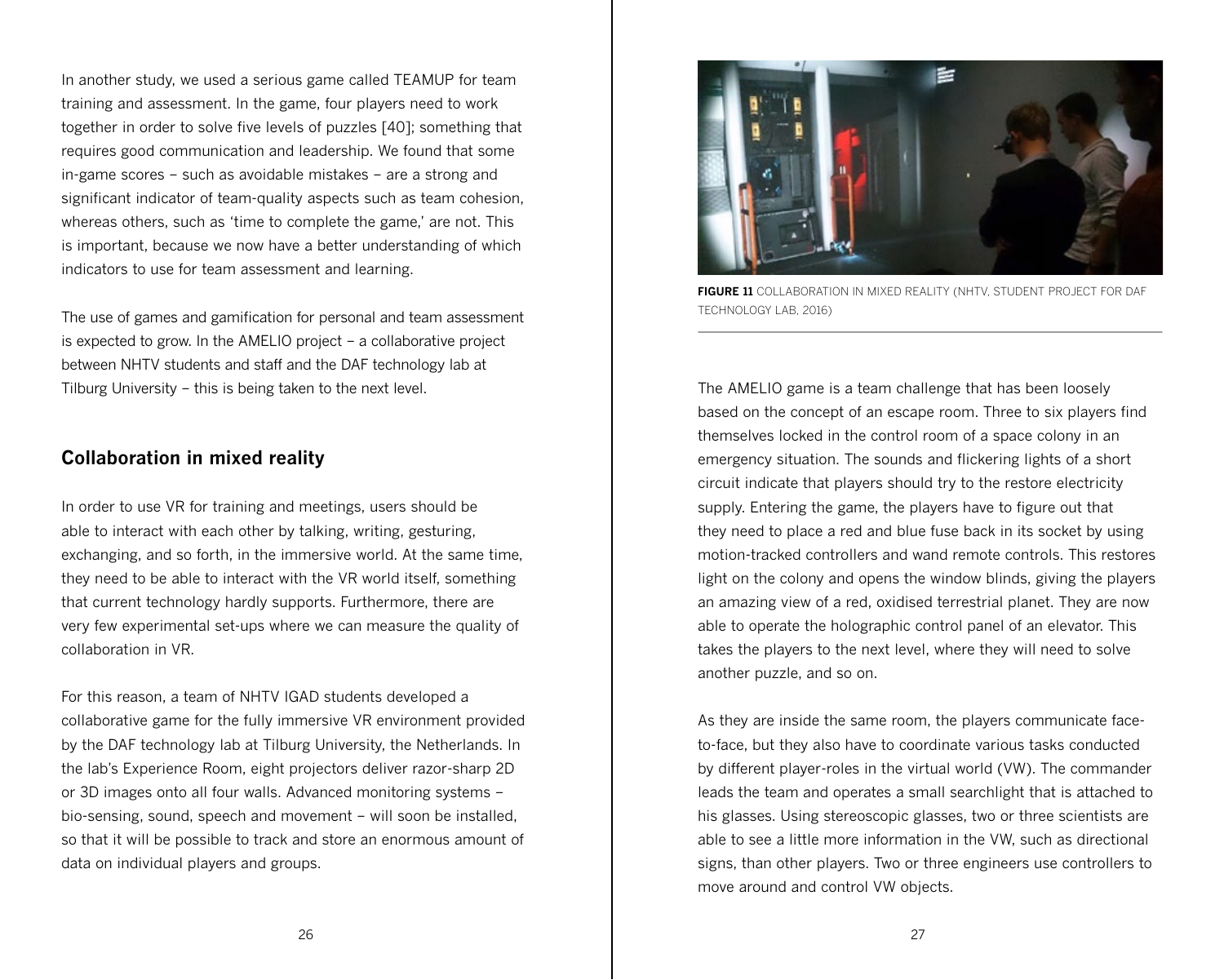Developed in close cooperation with a business school, the game is a test bed for real-life applications in collaborative mixed reality and team training and assessment. It will provide a wealth of data and insights on how teams collaborate in games and how this relates to real-life performance. It will help organisations to experience immersive game technologies and reflect on their strengths and limitations.

#### **Organisations**

Let us now move from the level of teams up to the level of organisations. Can an organisation as a whole learn more, or learn something different, than all its individuals put together? Can serious games support organisational learning?

Gaming is organising! As inexperienced gamers, when we are new to a game, we have no idea what to do or where to go... We cannot get anywhere by trying to figure out a game without doing anything. We need to do something, such as walking around or picking up an object – even if we fail many times and have to keep trying.

Gaming is organising. It is rooted in experiential learning, single and double-loop learning and sense-making

*We walk around and see a tile on the floor. We step on it and a fire becomes lit around the tile. A door opens. I start to assign meaning to actions. I step on a tile > fire lights. Then I formulate an action theory.* 

*When I want to open a door, I should step on a tile. Let's try. Yes, it works. My theory seems to be correct.* 

This is Kolb's well-known experiential learning cycle [41].





Organisational theorists argue that through experience, we develop a mental frame – a model, a scheme – on how the world works. This frame colours our perception of the world, and we use it to communicate with others.

In organisations and multi-player games, players need to communicate and co-ordinate their actions. To open a door, two players need to step simultaneously on tiles to the left and right sides of the door. They communicate about actions, consequences and theories. If there are no words yet, because the world is new and strange, they need to invent them. The players develop a shared mental model.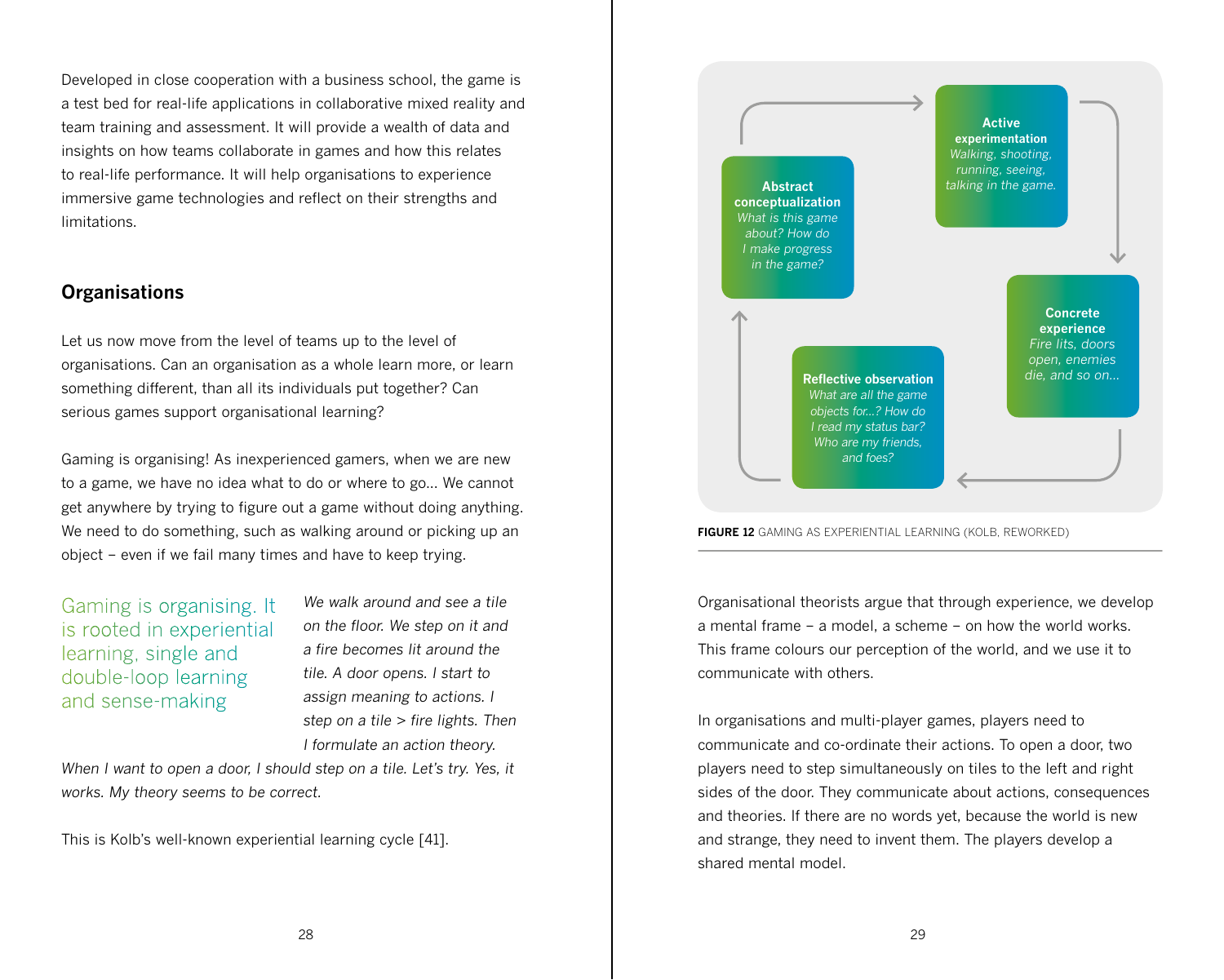

**FIGURE 13** GAMING AS SINGLE, DOUBLE AND TRIPLE LOOP LEARNING (ARGYRIS, REWORKED)

Many things can go wrong, however. There can be inactivity: some players may simply not try hard enough. There can be premature closure: some players may try a few options, but not all of them, and prematurely conclude that there must be an alternative course of action, taking the organisation down the wrong path. Or there may be false inferences: one or more players may develop a flawed theory. The action might work, but for other reasons than the players think. False theories tend to have staying power, especially when they are proposed by a dominant leader. For this reason, there needs to be enough openness in an organisation to challenge the theory and its exponents. In this sense, games are a great way to develop, explicate and test mental models, as well as to enhance communication and leadership.



Initially, the players simply become better at basic activities such as navigating, running, picking up objects, shooting, and so on. They become more skilled – quicker, more accurate – at doing the same, familiar things. In multi-player games and organisations, however, players will soon notice that they cannot progress simply by becoming more skilled. They need to restructure their game-play; and this is where they go from single loop to double-loop learning to triple loop learning [42]. The players start to reflect on how they have organised themselves, and whether this could be changed or improved. Now, individual learning becomes organising: the players create structures, such as hierarchies, procedures and norms that guide their actions. In his organisational theory, Karl Weick turns the notion that in organisations *'we think and plan, before we act'* on its head [43]. According to Weick, we *do* first, and only afterwards do we give meaning to what we have done. This leads to all kinds of strange phenomena in organisational life: 'We leap before we look'; 'We shoot and then aim!'

*How can I know what I think until I see what I do?*

For gamers, this does not feel strange at all. *You move around the game world in order to pick up the cues and make sense of it.*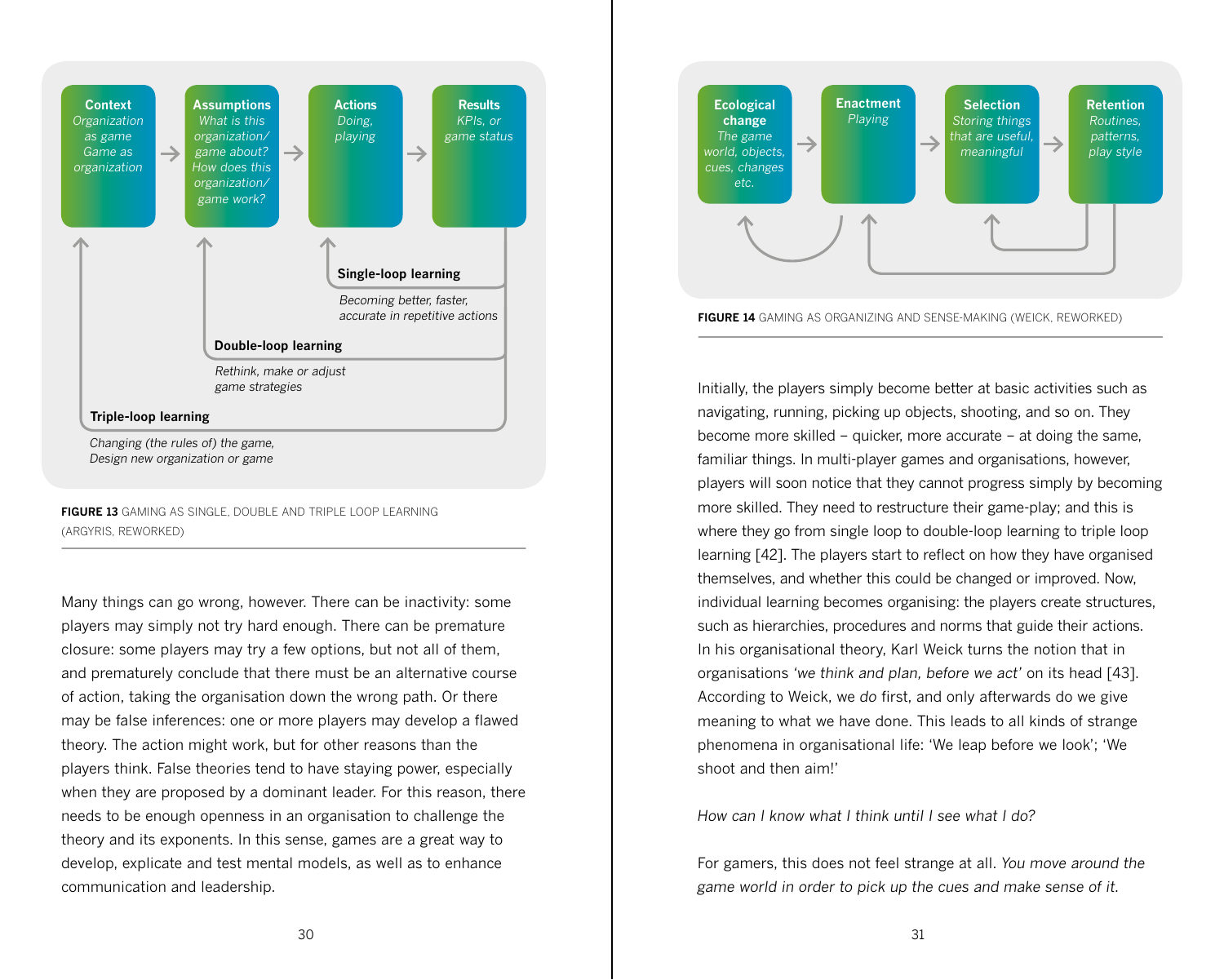*But you can only know what things are by playing with them. You select and store the things that you find interesting and seem to work best. These are the things that become meaningful. Then you develop routines, strategies, and so forth, which become a pattern, let's call it a style, of play. But now your style of play determines your relationship with the game world, such as the nature of your friends and foes.*

Organisations are constantly picking up signals from their environment, filtering them and giving meaning to them. Weick calls this 'sense-making'. What is important and what is not? Important signals and actions are recorded (retention) in procedures and rules. They form the basis for the thing that we call organisation.

Procedures and rules tend to become ends in themselves, however; many industrial accidents, for instance, are caused not by a lack of rules, but because the rules that did exist had lost their meaning. They were trusted and followed mindlessly, while alarming signals were not picked up or ignored. Organisations need to learn how to improvise. This can be learned by playing.

Games are a great way to re-activate sense-making in organisations [44]. The organisation is placed in an unfamiliar story where the rules and players are different. Nothing can be taken for granted, and the signals from the environment are no longer self-evident. Now the players need to *do* before they *think*.

Following Argyris and Schön [45], the possible discrepancy between 'theory in use' (what we do) and 'espoused theory' (what we say) can be highlighted through a game. The players find out that they themselves and others do things that are at odds with what they say they are doing or will do. This is particularly important when preparing for imminent change.

Let us consider a situation where an organisation is preparing to

implement a plan. Will all the players do what the plan says they should do? If all players start to act, what cumulative effect will this have? And if there is a deviation from the plan at some point, how will it be possible to return to the desired state? What if the deviation is so great that the organisation descends into crisis? 'What if...?'

#### **Business readiness**

A recent innovative example of how we can use games to answer 'what if' questions such as these is the *Smart Meter Business Readiness game*, which was recently designed for a grid operator in the Netherlands.

First, let me give a little context. In the Netherlands, like in other European countries, a political decision was made to install so-called 'smart meters' in all households. This should contribute to energy savings and the transition to sustainable energy production. Smart metering makes it easier for grid operators to keep track of the amount of energy that is consumed, generated and supplied back to the grid.

The implementation of smart meters by grid operators is a major operation that will be carried out between 2016 and 2020. Millions of home-owners have to be informed about what smart meters are, why they are being installed, what is expected of them, and what their rights are. Home-owners need to agree to the free installation of the smart meter, but they can also refuse. At the grid operator's back office, smart meters need to be ordered, calibrated and put in stock. Legal and financial contracts with contractors need to be concluded; logistics need to be managed; technical problems have to be solved. Moreover, -there is always a risk of incidents and accidents. In short, the operation involves thousands of technical and management procedures, detailed in schematics and plans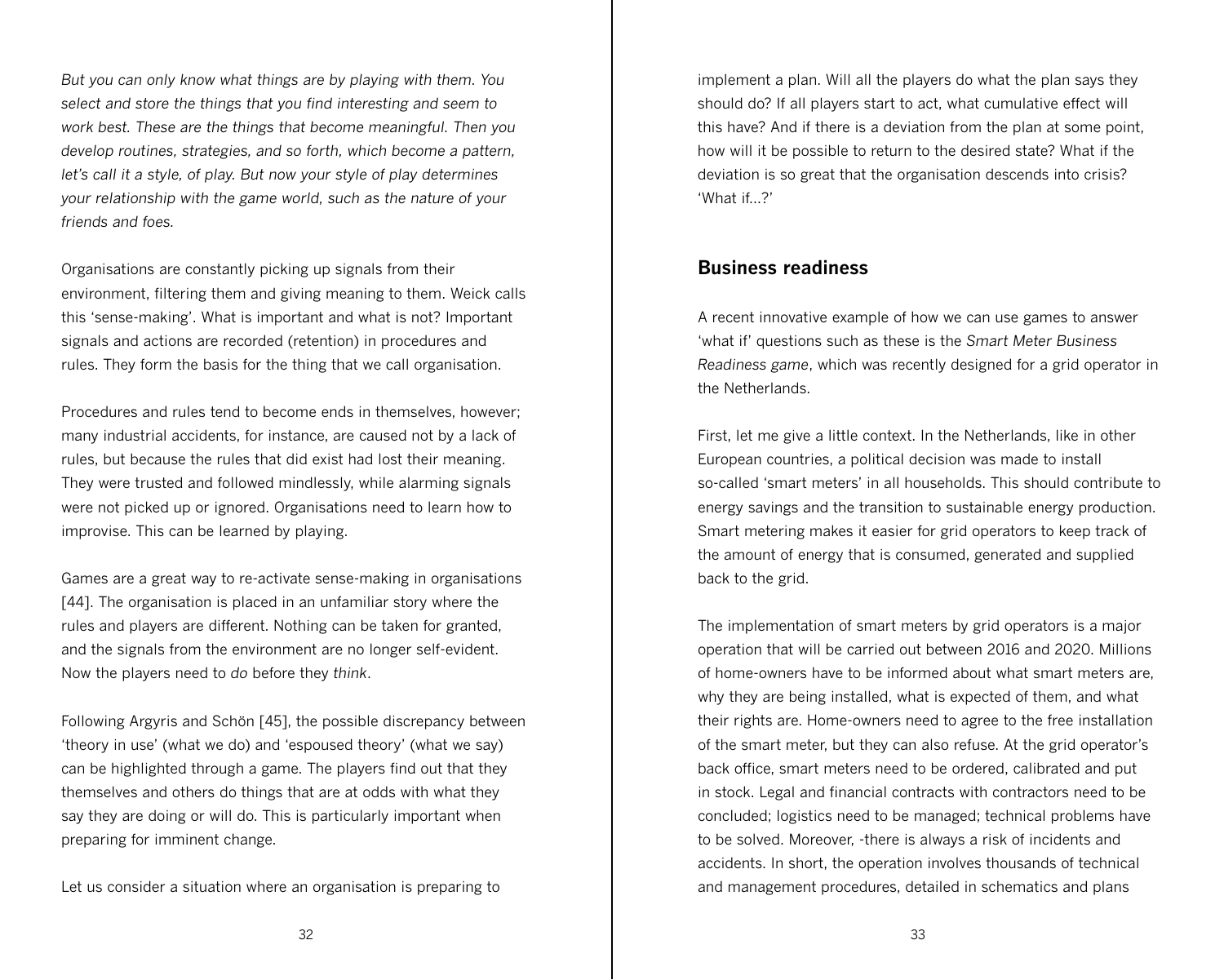

#### **FIGURE 15** SCREENSHOT OF THE SMART METER BUSINESS READINESS GAME

that are packed with technical and economic data and performance indicators. The actions of departments, managers, operators and external stakeholders need to be aligned and coordinated.

How does it all fit together? Indeed, *does* it fit together?

The board of our client company decided that one good way to find out would be to play a game. Over five months or so, a mixed team of specialists from the client organisation, NHTV and Atlantis Games developed an innovative combination of role play (the story and roles), simulation (of the main procedures) and gamification (a performance dashboard of key performance indicators). The game was then played with about hundred senior managers from all of the relevant departments and layers in the organisation. The results are too detailed to share here, but the players acknowledged that the experience had greatly contributed to their understanding. Although there were many points of discussion and reflection, playing the game contributed to the feeling that they were as ready as they could be.

### **Systems**

Let us now step from the level of the organisation to the systems level. Can games support the management of complex systems in a socially beneficial way?

The human brain, a team, an organisation, logistical chains, infrastructure networks (roads), urban areas (cities) and geo-systems (rivers, oceans): these are all examples of what we call 'complex systems' [46]. The management of complex systems is the overriding challenge of our time. How well we manage such systems will determine our safety, our well-being and our very existence; in the face of climate change, for instance.

A complex system is made up of numerous interconnected elements, which together form subsystems that create the superstructure of a system. Complex systems show behaviour that cannot be explained with reference to the system's elements alone. This is called 'emergent behaviour':  $1 + 1 > 2$ . A road system, the Internet, the ocean: each seems to have a life of its own.

Playing is the way in which a complex system prepares for change. It is learning by anticipation.

The theory of Complex Adaptive Systems (CAS) states that rather than being sealed off, systems constantly exchange information with their environment. If there are any changes in the

environment, the system needs to adapt. An inability to adapt can lead to the collapse of the system, just as the inability of the polar bear to adapt to climate change is likely to result in its extinction.

I believe that playing is the way in which some complex systems – animals, children, managers, organisations, chains and infrastructure networks – anticipate and prepare for possible change. Through play, the system tries to assess whether change is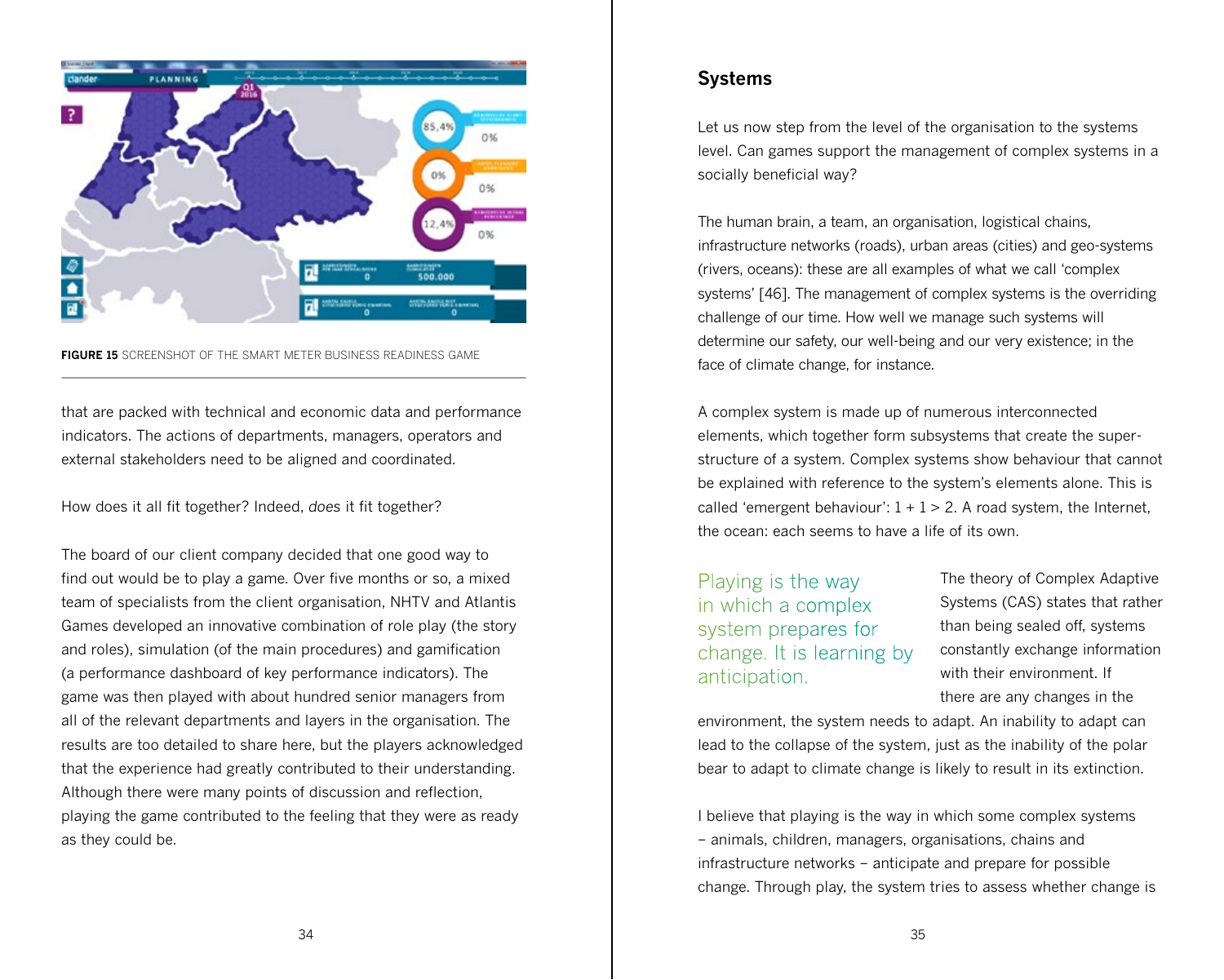needed, whether this is a good time to change, what might happen when change does occur, whether the system will be able to change when it needs to, and so forth.

Playing is learning by anticipation.

This is necessary, because intuition is a particularly bad at predicting the behaviour of complex systems. Simple rules of behaviour can lead to surprising results; the swarm behaviour of fish and birds, for instance, or the self-organising chaos of traffic in India.

We can therefore use simulation techniques, such as system dynamics and agent-based modelling, to understand the behaviour of complex systems. Such simulations have one limitation, however: they cannot cope with the full complexity of human behaviour; the irrationality of our behaviour, and with our beliefs, values and emotions.

In games, though, we are able to capture human social behaviour, because the player is an intrinsic part of the model. A game is the ultimate representation of a complex, multi-actor system.

Games and play can therefore make a significant contribution to the understanding and performance of complex systems. They allow us look into the future, and to develop and assess strategies for getting there.

# **Ocean management**

There could hardly be a more convincing example of the importance of complex systems than the ocean. Since 2011, I have had the great pleasure of using the best of my gaming expertise for the cause of ocean management.

Let me first provide some background. In 2014, the EU member states approved a directive on Maritime Spatial Planning (MSP).



**FIGURE 16** SCREENSHOT, MSP CHALLENGE 2050

This requires member states to make an initial ecological assessment of their waters in respect of each marine region or subregion, and then define measures, including MSP, to achieve a 'good environmental status' (GES).

EU countries have been asked to develop and use tools for planning human activities at sea, such as wind-farming, shipping, fishing, dredging and oil and gas extraction. At the same time, countries need to protect the marine ecology. They need to find a way to work together and with numerous stakeholders that have conflicting interests. What is more, planners are faced with numerous scientific studies pointing in different directions.

That is why we started to use gaming.

In the early summer of 2011, we were asked by the Dutch Ministry of Infrastructure and Environment to develop the MSP Challenge; a kind of multi-player SimCity for the North Sea. It is a computersupported, role-playing game that gives maritime spatial planners insight into the diverse challenges presented by the sustainable planning of human activities in the marine and coastal ecosystem.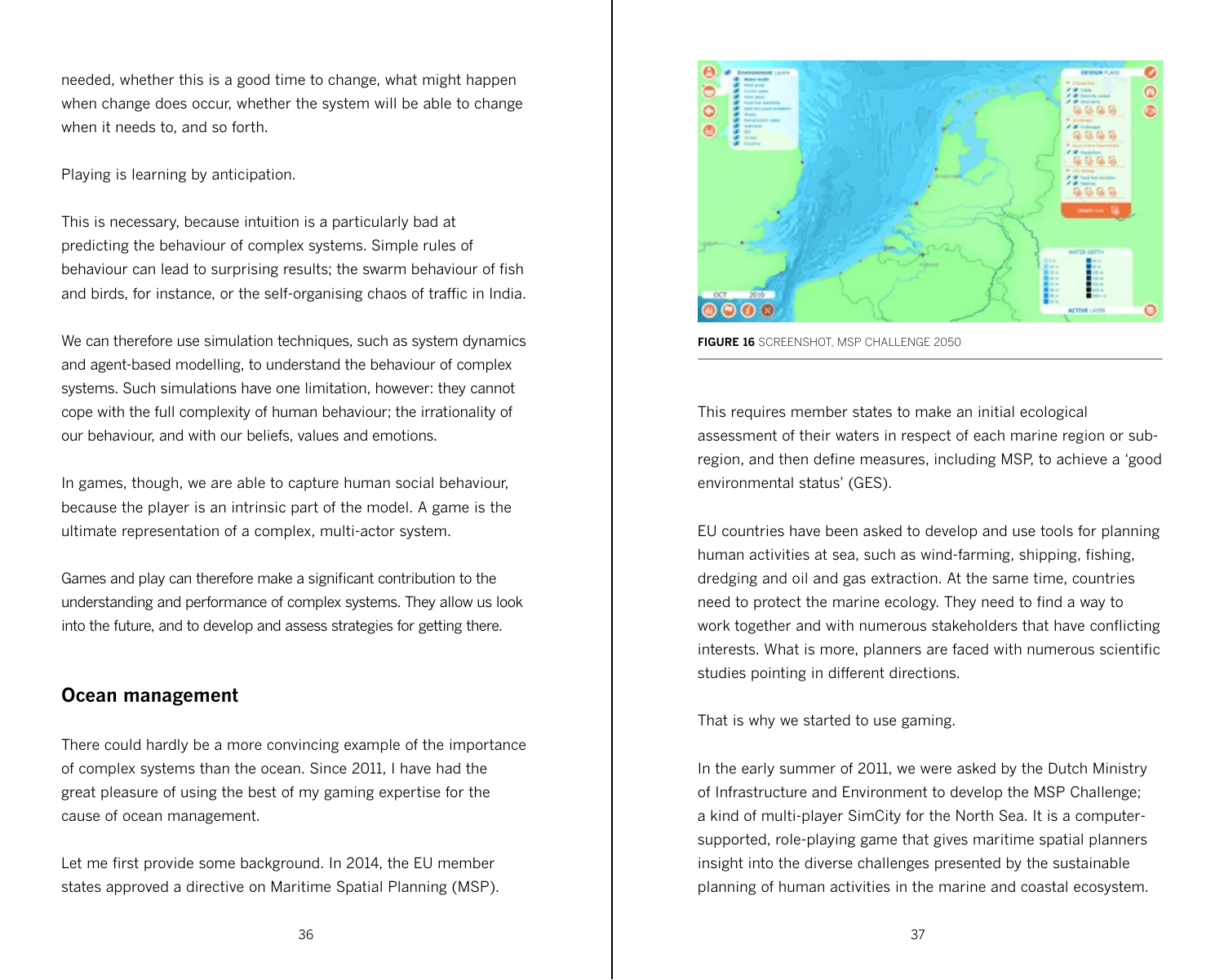

**FIGURE 17** PLAYING THE MSP CHALLENGE BOARD GAME AT THE SCOTTISH COASTAL FORUM (MARCH, 2016)

By developing the game, we wanted to contribute to policy learning and international planning practices on integrated (eco-based) maritime spatial planning. The MSP Challenge 2050 has since been played around twenty times in various locations in Europe, by policymakers, experts and Erasmus Mundus students [47].

The computer version of the game takes one or two days to play and has quite a complicated set-up. We therefore developed a one-hour, strategic table-top version. This board game was played with success at a high-level meeting of the 2016 Netherlands EU presidency and at the Scottish Coastal Forum. It is used as a 'step in' model for the full MSP Challenge 2050, and has a very powerful learning effect.

The MSP community is adopting the game. Those professionals who initially showed some reluctance are now appreciative of it. We have noticed that the game-play is transforming the use of words and concepts. Those who have played the game refer to its dynamics, patterns and lessons when they are talking about reality. The game is influencing ideas on decision-support and collaborative planning. In short: the community is starting to look at MSP through the lens of a game.

At the end of 2015, the MSP Challenge became part of two INTERREG projects, NorthSEE and BalticLINES, thereby broadening the game's support-base to include the whole of the North Sea and Baltic regions.

In the coming years, the game will lie at the very heart of a policy network consisting of ministries, knowledge institutes and stakeholders all over Europe. It will help to shape transnational coordination in MSP in the North Sea and Baltic regions. It is anticipated that the game will be played many times a year, in different regions, by policy-makers and stakeholders.

In order to achieve this, we will further develop the software and models to make the game more realistic. Working closely with other universities, we will study the deep impact that the MSP Challenge has on policy learning and transnational coordination in MSP.

# **Implications**

In view of everything that we know about serious games, what are we able to do?

- (1) We can look at teams, organisations and systems through the lens of games and play. We can develop theories that link games and play to organisational learning and change.
- (2) We can inform and prepare teams, organisations and systems for new and emerging game technologies, because it is likely that these will have a profound impact on their core business.
- (3) We can learn organisations how to become more playful in using game-technology.
- (4) We can evaluate the design and use of serious games more critically and develop data collection tools to collect data for evidence and analysis. What works, and what doesn't?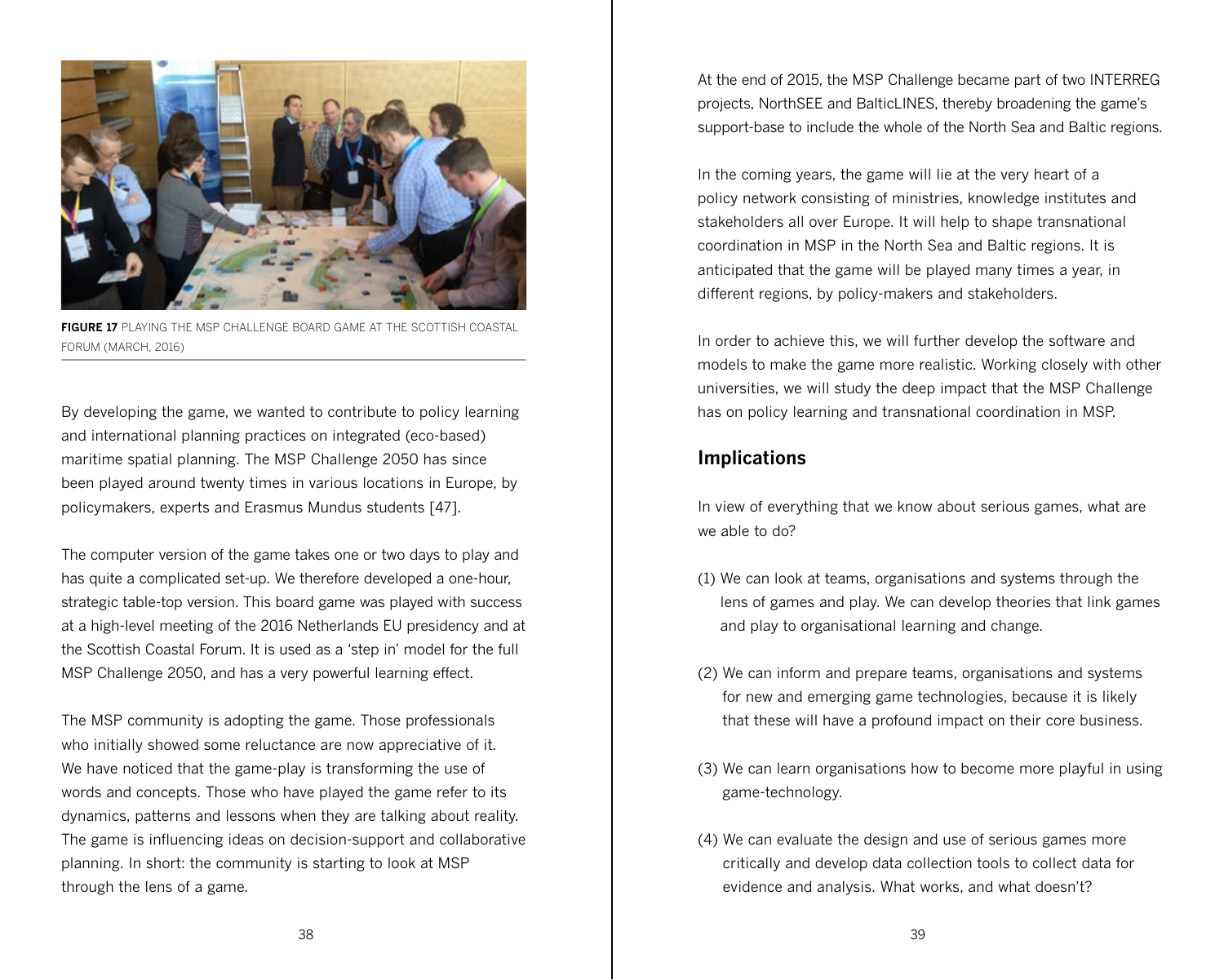- (5) We can relate game experiences and game performances to the performance of leaders and teams in real life.
- (6) We can develop and use innovative game formats that enable organisations to play out their strategies and plans before they are implemented, and we can assess their impact.
- (7) With games, we can contribute to the understanding and management of complex systems, such as spatial urban development in Brabant or elsewhere, sustainable urban tourism and the management of the oceans and other ecosystems.

And I am sure that we will be able to do much more.

#### **Conclusion**

If we want to become excellent in the area of games, we need to understand and work with a variety of entertainment games, serious games, digital media and virtual reality. This will enable us to create new, original combinations.

I believe that we can make a significant contribution to innovation in games. We have all the resources to hand; we just need to dig a little deeper. We need to work together, across different disciplines. And we need to make ourselves and our students aware that amazing things can be achieved with gaming technology, within and beyond the entertainment game industry, for the good of society.

#### **Acknowledgements**

I wish to thank all the individuals and organisations that have contributed to my ideas, games and publications over the last twenty years or so. I would need at least another 30 minutes to mention all their names.

I am grateful to have found a new home at NHTV University of Applied Sciences. It's an intellectual and creative home, but above all it feels warm and playful. I would like to thank the management of NHTV, especially Hein and Daphne, for their trust and support. I am looking forward to working in this pleasant atmosphere with my fellow professors, Marnix van Gisbergen (Media) and Mata Haggis (Entertainment games). And, of course, with all the real gamers at IGAD: the staff and students. I believe we can build bridges in academia. We all need to become game designers!

I have been immensely impressed by the IGAD students and what they are able to achieve. I hope that they will let me encourage them to explore the area of serious games and work with me.

Lastly, I simply want to thank my closest family – my wife and children, my parents and my sisters – for everything they do and all that they are.

That's it. Thank you for listening.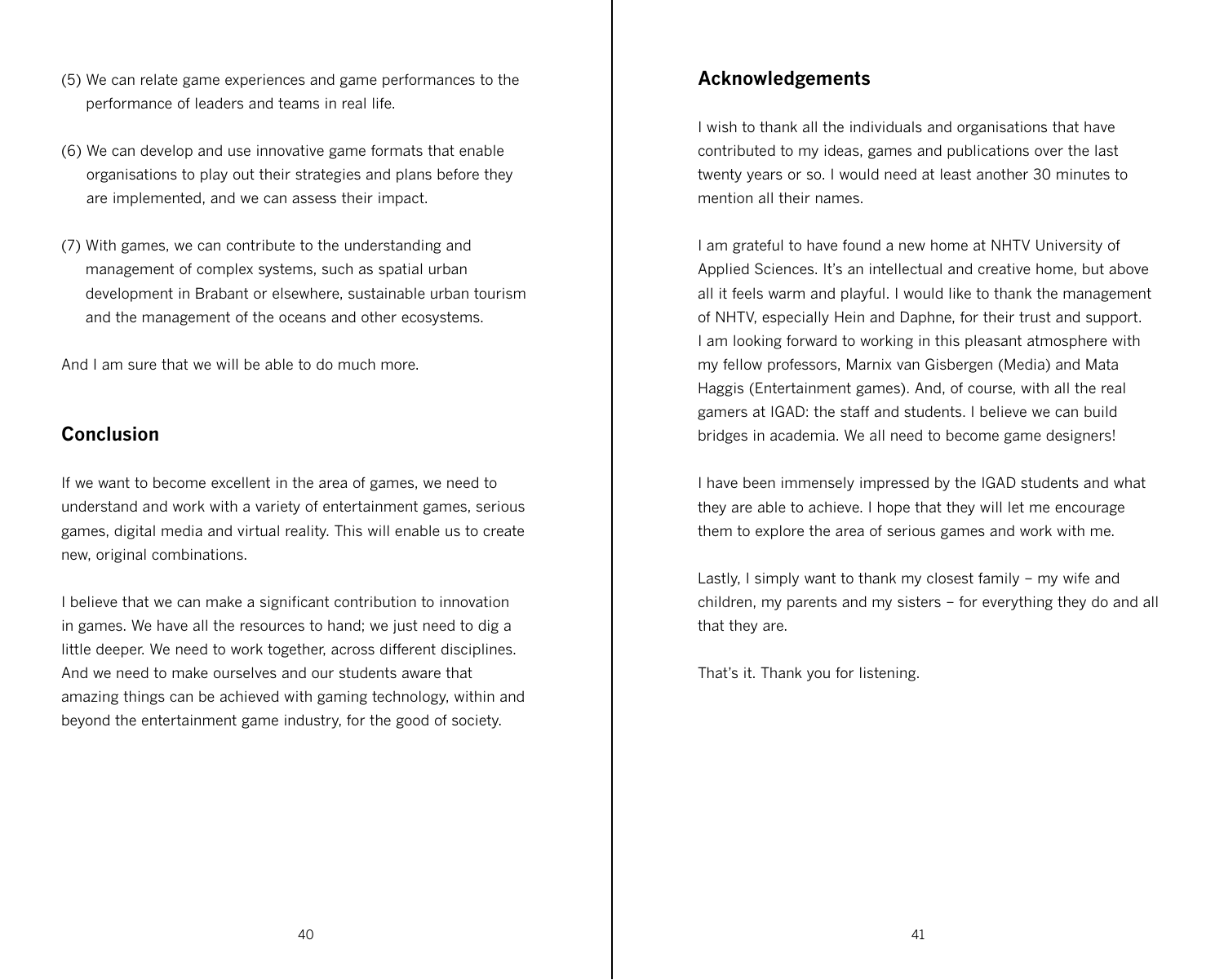#### **Literature**

- [1] Bethesda game studios, "Fall Out 4 (game website)." [Online]. Available: https://www.fallout4.com/. [Accessed: 10-May-2016].
- [2] J. Huizinga, *HOMO LUDENS; proeve eener bepaling van het spel-element der cultuur; 4e dr*, Reprint fr. Haarlem: Tjeenk Willink, 1952.
- [3] J. Raessens and J. Goldstein, "Handbook of Computer Game Studies." MIT Press., Cambridge (MA), 2005.
- [4] "Cycle Spaces (website)." [Online]. Available: https://www.shapingsociety.nl/ follow-us---cycle-spaces-project-.html.
- [5] I. S. Mayer, H. J. G. Warmelink, and Q. Zhou, "The Utility of Games for Society, Business and Politics: A Frame Reflective Analysis," in *Wiley Handbook of Learning Technology (in press)*, Nick Rushby and D. Surry, Eds. Wiley, 2016.
- [6] I. Mayer, H. Warmelink, and Q. Zhou, "A frame-reflective discourse analysis of serious games," *Br. J. Educ. Technol*., vol. 47, no. 2, pp. 342–357, Mar. 2016.
- [7] M. Csikszmihalyi, *Flow: The Psychology of Optimal Experience.* New York: Harper Perennial, 1991.
- [8] S. Kühn, T. Gleich, R. C. Lorenz, U. Lindenberger, and J. Gallinat, "Playing Super Mario induces structural brain plasticity: gray matter changes resulting from training with a commercial video game.," *Mol. Psychiatry*, vol. 19, no. 2, pp. 265–71, Feb. 2014.
- [9] J. Pijpker, "Niet het gevaar, maar wel het gevoel van een luchtgevecht," *NRC Handelsblad*, 2015.
- [10] J. Dearen, "Drones fly controlled by nothing more than people's thoughts," *The Independent.*
- [11] S. E. Kober, M. Witte, M. Ninaus, C. Neuper, and G. Wood, "Learning to modulate one's own brain activity: the effect of spontaneous mental strategies," *Front. Hum. Neurosci*., vol. 7, no. October, p. 695, 2013.
- [12] T. D. Parsons and A. A. Rizzo, "Affective outcomes of virtual reality exposure therapy for anxiety and specific phobias: A meta-analysis," *J. Behav. Ther. Exp. Psychiatry*, vol. 39, no. 3, pp. 250–261, 2008.
- [13] M. K. de Vries, "Coaching the Toxic Leader," *Harv. Bus. Rev.*, no. April, 2014.
- [14] A. A. Angehrn and K. Maxwell, "EagleRacing: Addressing Corpo- rate Collaboration Challenges Through an Online Simulation Game," *Innov. J. Online Educ*., vol. 5, no. 6, 2009.
- [15] "Improve cross-cultural collaboration and conscious decision-making," (*Webpage*). [Online]. Available: http://www.wizerize.com/businessgames/eagle-racing/. [Accessed: 16-Apr-2013].
- [16] K. Star, "Gamification, Interdependence, and the Moderating Effect of Personality on Performance," Coventry University, 2015.
- [17] "Quest for Oil Maersk Drilling." [Online]. Available: http://www.maerskdrilling.com/aboutus/pages/quest-for-oil.aspx. [Accessed: 24-Sep-2014].
- [18] "Aviation Empire In de wolken met KLM-game review | Android games recensies." [Online]. Available: http://www.gamer.nl/review/429109/ aviation-empire-in-de-wolken-met-klm-game. [Accessed: 07-Oct-2014].
- [19] USDA, "Apps for Healthy Kids." [Online]. Available: http://appsforhealthykids.challengepost.com/. [Accessed: 24-Apr-2014].
- [20] "Games that Can Change the World | The White House." [Online]. Available: http://www.whitehouse.gov/blog/2013/12/13/games-canchange-world. [Accessed: 24-Apr-2014].
- [21] T. M. Connolly, E. A. Boyle, E. MacArthur, T. Hainey, and J. M. Boyle, "A systematic literature review of empirical evidence on computer games and serious games," *Comput. Educ*., vol. 59, no. 2, pp. 661–686, Sep. 2012.
- [22] J. Baalsrud Hauge, E. A. Boyle, I. S. Mayer, R. Nadolski, J. C. K. H. Riedel, P. Moreno-Ger, F. Bellotti, T. Lim, and J. Ritchie, "Study Design and Data Gathering Guide for Serious Games' Evaluation," in *Psychology, Pedagogy and Assessment in Serious Games*, T. M. Connolly, L. Boyle, T. Hainey, G. Baxter, and P. Moreno-Ger, Eds. IGI Global, 2014, pp. 394–419.
- [23] I. Mayer, G. Bekebrede, C. Harteveld, H. Warmelink, Q. Zhou, T. van Ruijven, J. Lo, R. Kortmann, and I. Wenzler, "The research and evaluation of serious games: Toward a comprehensive methodology," *Br. J. Educ. Technol*., vol. 45, no. 3, pp. 502–527, May 2014.
- [24] I. Mayer, G. Bekebrede, H. Warmelink, and Q. Zhou, "A Brief Methodology for Researching and Evaluating Serious Games and Game-Based Learning," in *Psychology, Pedagogy, and Assessment in Serious*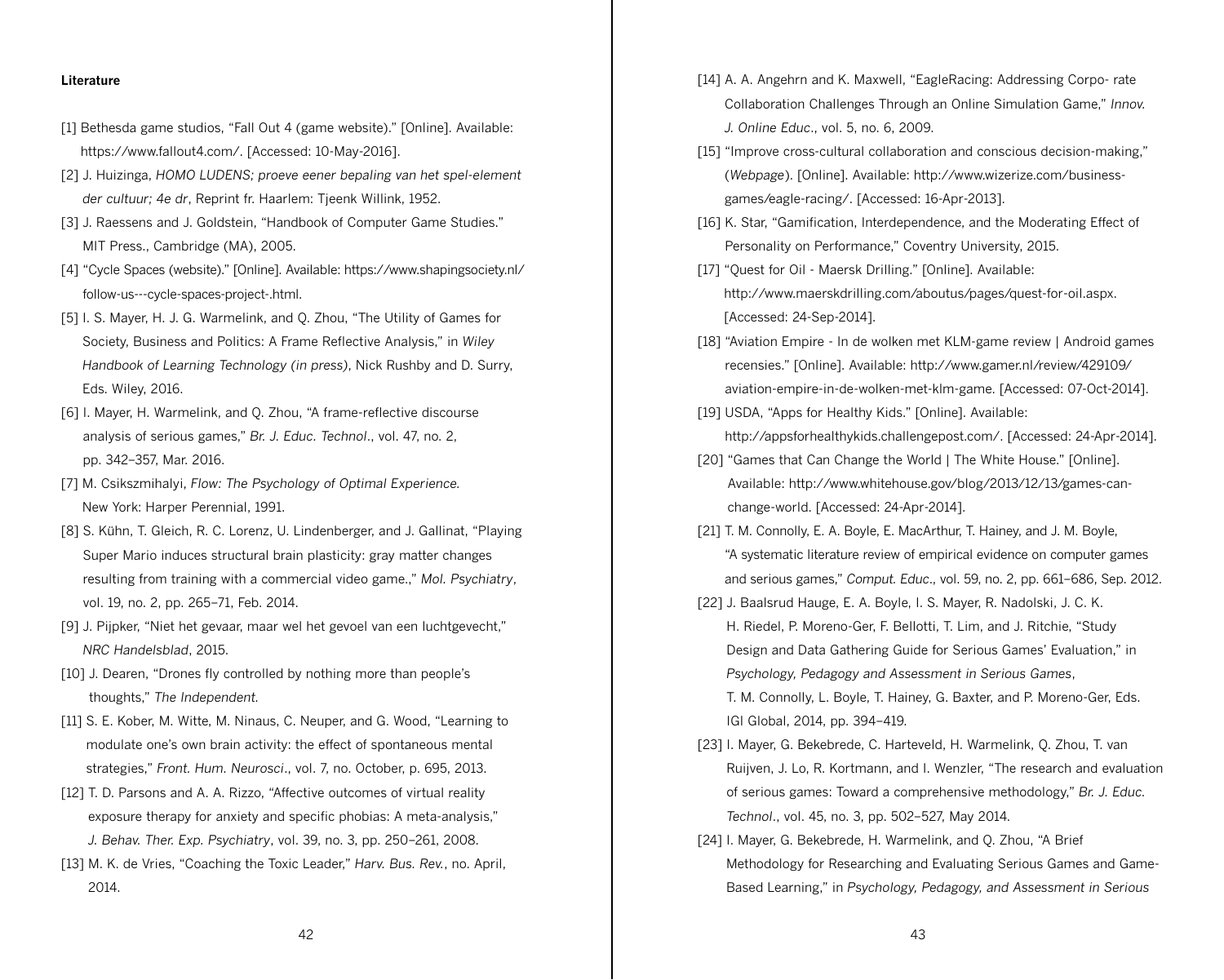*Games*, T. M. Connolly, L. Boyle, T. Hainey, G. Baxter, and P. Moreno-Ger, Eds. IGI Global, 2014, pp. 357–393.

- [25] I. S. Mayer, "The Gaming of Policy and the Politics of Gaming: A Review," *Simul. Gaming*, vol. 40, no. 6, pp. 825–862, Dec. 2009.
- [26] J. W. Forrester, "System dynamics—a personal view of the first fifty years," *Syst. Dyn. Rev*., vol. 23, no. 2–3, pp. 345–358, 2007.
- [27] Wikipedia, "SimCity," 2006. [Online]. Available: http://en.wikipedia.org/ wiki/SimCity.
- [28] Tygron Serious Gaming, "Company website," 2016. [Online]. Available: http://www.tygron.com/. [Accessed: 10-May-2016].
- [29] I. S. Mayer and W. Veeneman, Eds., "Games in a World of Infrastructures: Gaming Simulation for Research, Learning and Intervention.," in *Games in a World of Infrastructures: Simulation Games for Research, learning and intervention*., Eburon Publishers, 2003.
- [30] J. Duffhues, I. S. Mayer, M. Nefs, and M. van der Vliet, "Breaking Barriers to Transit-Oriented Development: Insights from the Serious Game SPRINTCITY," *Environ. Plan. B Plan. Des*., vol. 41, no. 5, pp. 770–791, Oct. 2014.
- [31] Rens Kortmann, C. E. van Daalen, I. S. Mayer, and G. Bekebrede, "Veerkracht 2.0. Embodied Interactions in a Servant Leadership Game.," in *Frontiers in Gaming Simulation. 44th International Simulation and Gaming Association Conference, ISAGA 2013 and 17th IFIP WG 5.7 Workshop on Experimental Interactive Learning in Industrial Management, Stockholm, Sweden, June 24-28, 2013. Revised Selected*, 2014, pp. 44–51.
- [32] S. A. Meijer, I. S. Mayer, J. van Luipen, and N. Weitenberg, "Gaming Rail Cargo Management: Exploring and Validating Alternative Modes of Organization," *Simul. Gaming*, vol. 43, no. 1, pp. 85–101, Feb. 2011.
- [33] I. S. Mayer, W. Bockstael-blok, and E. Valentin, "A building block approach to simulation: An evaluation using CONTAINERS ADRIFT," *Simul. Gaming*, vol. 35, no. 1, pp. 29–52, 2004.
- [34] I. S. Mayer, E. M. van Bueren, P. W. G. Bots, H. van der Voort, and R. Seijdel, "Collaborative decisionmaking for sustainable urban renewal projects: a simulation - gaming approach," *Environ. Plan. B Plan. Des*., vol. 32, no. 3, pp. 403–423, 2005.
- [35] B. Gilad and T. Stitzer, *Business War Games: How Large, Small, and New Companies Can Vastly Improve Their Strategies and Outmaneuver the Competition*. Career PressInc, 2008.
- [36] I. S. Mayer and T. van Ruijven, "War games on the loose," *Magazine Nationale Veiligheid en Crisisbeheersing*, p. 25, 2014.
- [37] H. J. G. Warmelink, "Towards Playful Organizations: How online gamers organize themselves (and what other organizations can learn from them)," Delft University of Technology, Delft, 2013.
- [38] H. Warmelink, *Playful Organizations*. Delft, The Netherlands: PhD thesis Delft University of Technology, 2013.
- [39] T. van Ruijven, "Multidisciplinary Emergency Management: A Comparative Study of Coordination and Performance of On-scene Command Teams in Virtual Reality Exercises," PhD thesis Delft University of Technology, Delft, The Netherlands, 2016.
- [40] I. Mayer, D. van Dierendonck, T. van Ruijven, and I. Wenzler, "Stealth Assessment of Teams in a Digital Game Environment," in *GALA 2013 Conference, Paris, 23-25 October*, Paris, France: Springer, 2014, pp. 224–235.
- [41] D. A. Kolb, *Experiential Learning: Experience as the Source of Learning and Development.* Englewood Cliffs, NJ: Prentice-Hall , 1984.
- [42] C. Argyris, "Double loop learning in organizations," *Harv. Bus. Rev*., vol. 55, no. 5, pp. 115–125, 1977.
- [43] K. Weick, *Sensemaking in Organizations*. Thousand Oaks: SAGE, 1995.
- [44] C. Harteveld, "Making Sense of Virtual Risks; A quasi Experimental Investigation Into Game-Based Training.," IOS Press, Delft, The Netherlands, 2012.
- [45] C. Argyris and D. A. Schön, *Theory in practice: increasing professional effectiveness*. Jossey-Bass Publishers, 1974.
- [46] T. E. van der Lei, G. Bekebrede, and I. Nikolic, "Critical infrastructures : a review from a complex adaptive systems perspective Telli E . van der Lei \* Geertje Bekebrede Igor Nikolic," *Int. J. Crit. Infrastructures*, vol. 6, no. 4, pp. 380–401, 2010.
- [47] I. S. Mayer, Q. Zhou, J. Lo, L. Abspoel, X. Keijser, E. Olsen, E. Nixon, and A. Kannen, "Integrated, Ecosystem-based Marine Spatial Planning: Design and Results of a Game-based Quasi-Experiment," *Ocean Coast.*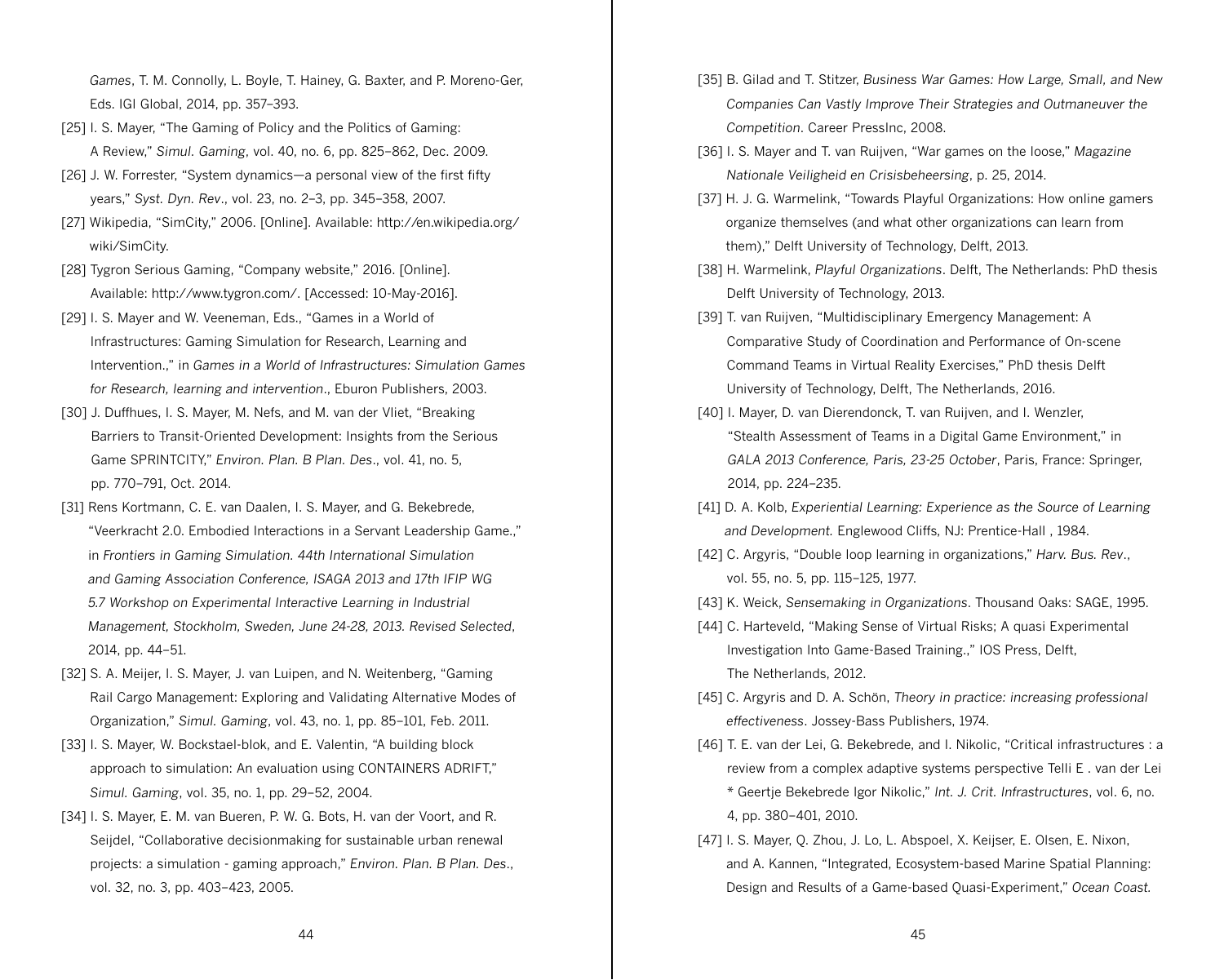*Manag*., vol. 82, pp. 7–26, 2013.

- [48] I. Bogost, *Persuasive Games: The Expressive Power of Videogames*. Cambridge, MA: Mit Press, 2007.
- [49] I. Bogost, "Gamification is bullshit.," *The Atlantic*, 2011.
- [50] I. S. Mayer, L. Carton, M. de Jong, M. Leijten, and E. Dammers, "Gaming the future of an urban network," *Futures*, vol. 36, no. 3, pp. 311–333, Apr. 2004.
- [51] G. Bekebrede, "Experiencing Complexity: A Gaming Approach for Understanding Infrastructure Systems," TU Delft, the Netherlands, 2010.
- [52] M. Kuit, "Strategic Behavior and Regulatory Styles in the Netherlands Energy Industry," TU Delft, the Netherlands, 2002.
- [53] M. Kuit, I. S. Mayer, and M. de Jong, "The INFRASTRATEGO game: An evaluation of strategic behavior and regulatory regimes in a liberalizing electricity market," *Simul. Gaming*, vol. 36, no. 1, pp. 58–74, Mar. 2005.
- [54] E. M. van Bueren, I. S. Mayer, C. Harteveld, and R. G. Scalzo, "Van Tekentafel naar Bestuurlijke Implementatie: gamen met Professionals in de Rechtspraak en het Openbaar MInisterie," *Bestuurskunde*, vol. 18, no. 3, pp. 48–60, 2009.

# **Digital Media and Games at NHTV – Experience, Innovation and Research**

With three inaugural lectures, NHTV's Academy for Digital Entertainment (ADE) is putting the Centre for Games & Digital Media on the map. The centre promotes, coordinates and conducts research and innovative activities in the areas of games and digital media, with a focus on 'engaging playful experiences' in 'Digitally Enhanced Realities (DER)'. It designs and studies engaging playful experiences for their intrinsic capacity (for entertainment and fun) and for their impact (learning, change). The centre works on 'the creation and research of experiences'; affiliated designers create (or imagine, design, make and produce) new experiences in the form of innovative game and media concepts and playable prototypes, right up to the development, production and market launch of games and media products and services. What is more, the centre studies playful experiences experientially: in lab experiments, field labs and pilots, through real-life interventions, and through the observation of behaviour and cultures in online games and media.

**Digital Media Concepts** – The *digital media research* area is entitled 'Contextual Connected Media' and has a focus on virtual reality. It uses media context as the guiding principle to measure, explore and understand the functionality and role of virtual reality. In doing so it provides a framework against which organizations can create virtual reality concepts and media strategies designed to engage and reach audiences who do – or do not – move across different media platforms.

**Creative and Entertainment Games** – The *creative and entertainment games research* area is entitled 'Understanding the shaping of identities and worlds in creative and entertainment games'. It examines the discourse between players, DER, and the social and historical contexts in which games are played. It does this both from the approach of cultural criticism and technological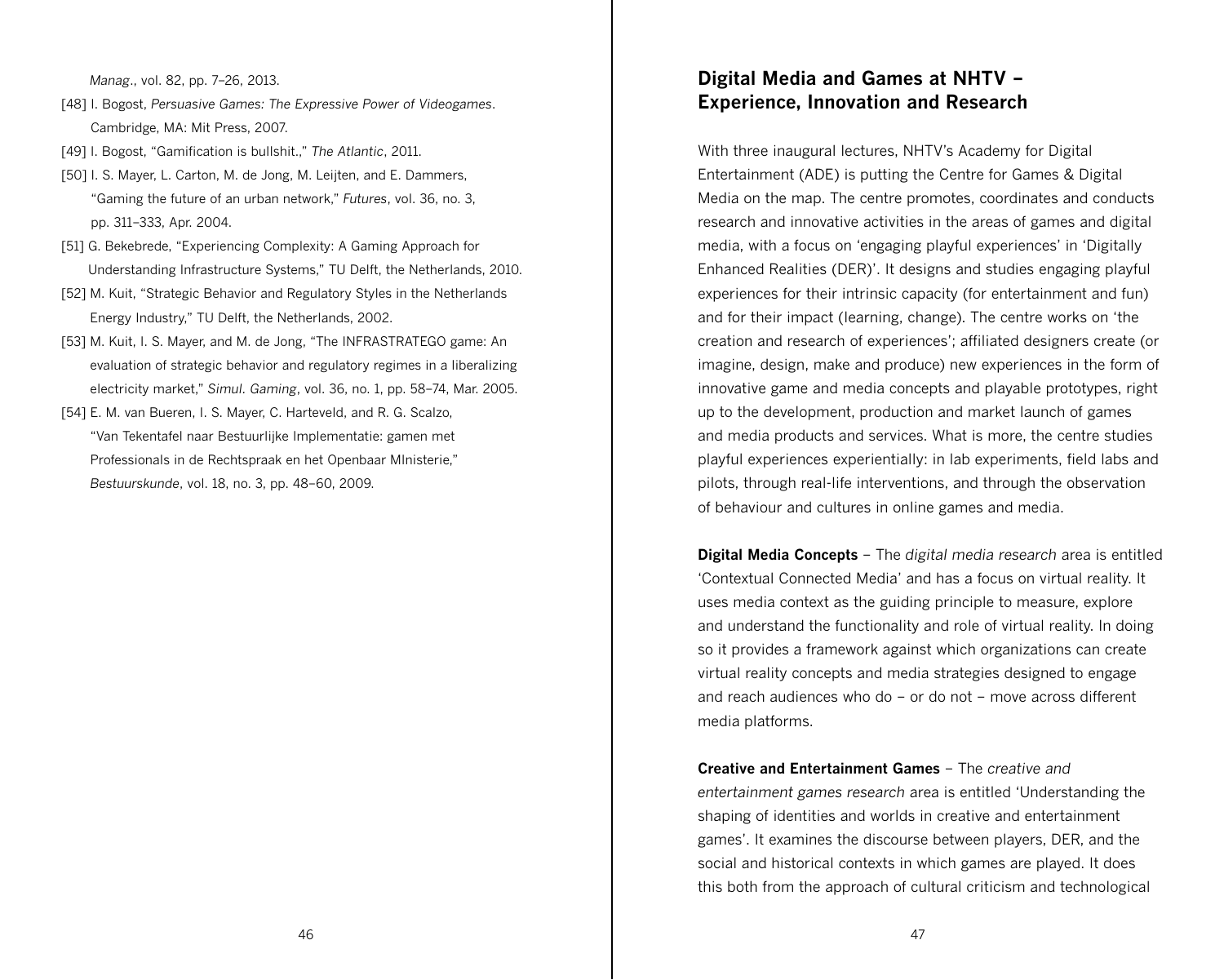investigations, looking at the relationship between gaming artefacts and player experiences.

**Serious games** – The *serious games research* area is entitled 'Playful Organisations & Learning Systems'. The ambition is to design and study the impact of games – their concepts, principles and technology – on team performance, organisational effectiveness and the management of complex systems, for the good of society.

#### **COLOFON**

*Playful Organisations & Learning Systems* Igor S. Mayer June 1st, 2016 NHTV Breda university of applied sciences

**ISBN:** 978-90-825477-0-2

**Cover Illustration:** Aron Vellekoop Léon **Design:** Martin Raven **Print:** Notten Grafische Oplossingen

Copyright © 2016 by Igor Mayer, The Hague